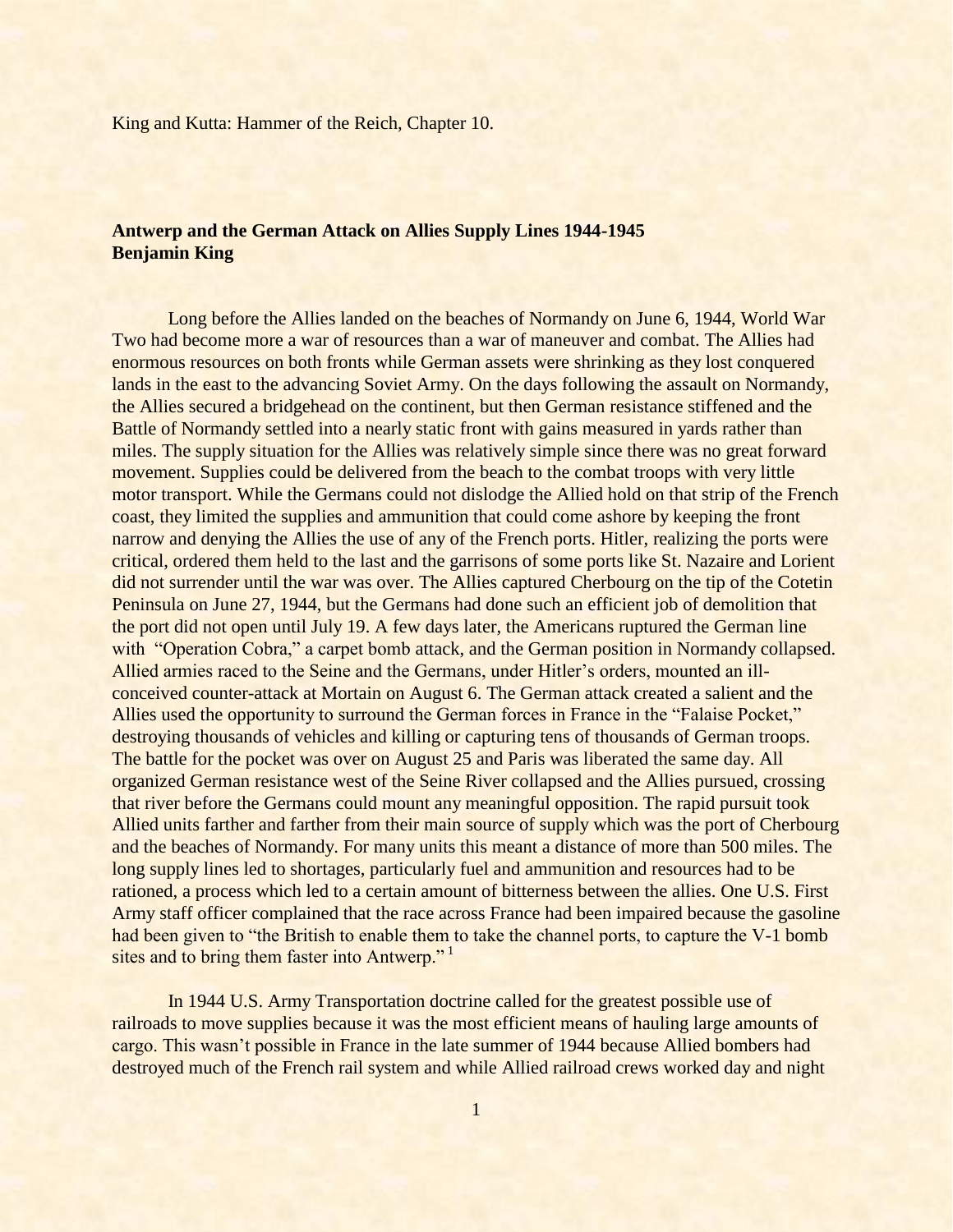to repair the damage, supplies piled up on docks and beaches. In addition to fixing the railroads the Allies embarked on two other courses of action to improve the logistical situation in the theater. The first was a short term measure to use trucks to operate one-way circular routes to supply U.S. troops. The "Red Ball Express," perhaps the most famous, was only one of several such truck operations. The plan called for 141 truck companies which the Allies did not have because they had declined to bring additional support troops into the narrow beachhead. There were also not enough drivers so personnel and trucks had to be stripped from existing units. To make matters worse, the majority of the trucks were  $2\frac{1}{2}$  ton light trucks instead of 10 ton tractor trailers designed for line haul operations. The round trip was 1,276 miles and the operation which was begun on August 25 was supposed to end in September but was extended to November. It took a terrific toll on the trucks and personnel but it moved 412,000 tons of cargo in its 81 days of operations.<sup>2</sup> The British had their own problems with transportation. They discovered that 1,400 3-ton trucks were defective and the vehicle shortage reduced the supplies to Montgomery"s troops by 800 tons a day.<sup>3</sup> A long term measure was to capture ports closer to the front. In rapid succession, the Allies captured Rouen on August 30; Antwerp on September 4; Le Havre on September 12; and Brest on September 18. Because the Germans had systematically wrecked most of the ports it took some time before they were serviceable. Le Havre was opened on October 9 and Rouen on October 16. Brest was so far from the front that after it was captured no effort was made to repair and use it.

The Port of Antwerp was seen as the solution to the Allies logistical difficulties. The importance of the port to the Allies can be summed up in a message Eisenhower wrote to Marshall on October 23, 1944 stating, "the logistical problem had become so acute that all plans had made Antwerp a *sine qua non* to the waging of the final all-out battle."<sup>4</sup> Antwerp, one of the world"s great natural harbors, lies on the Scheldt River which flows into the North Sea. The River is divided by South Beveland before it reaches the sea dividing it into the Eastern and Western Estuaries. It is the latter that is used for sea access to the port of Antwerp. At the extreme western end of South Beveland is Walcheren Island, occupation of which controls access to the port. The Germans were well aware of the potential the port held for the Allies. In early September, Hitler ordered General von Zangen"s Fifteenth Army which occupied South Beveland and Walcheren Island to block the Scheldt estuary making the port useless to the Allies even if they captured the city. According to an Associated Press release issued after the battle Canadian troops captured enemy documents "indicating that the defense of the Scheldt approach to Antwerp was the decisive factor in the further conduct of the war. According to the same source an order was issued on 7 October by the 15th German Army Commander, General Gustav Non (sic) Zanger, showed that the German High Command feared that with the port of Antwerp in allied possession, a death blow might be dealt to Northern Germany and Berlin before winter. German troops were urged to defend the Scheldt blockade position at all costs."<sup>5</sup> Before they left, the Germans warned the inhabitants that they would send over 3,000 planes to bomb the city on the day the first Allied ship entered the port.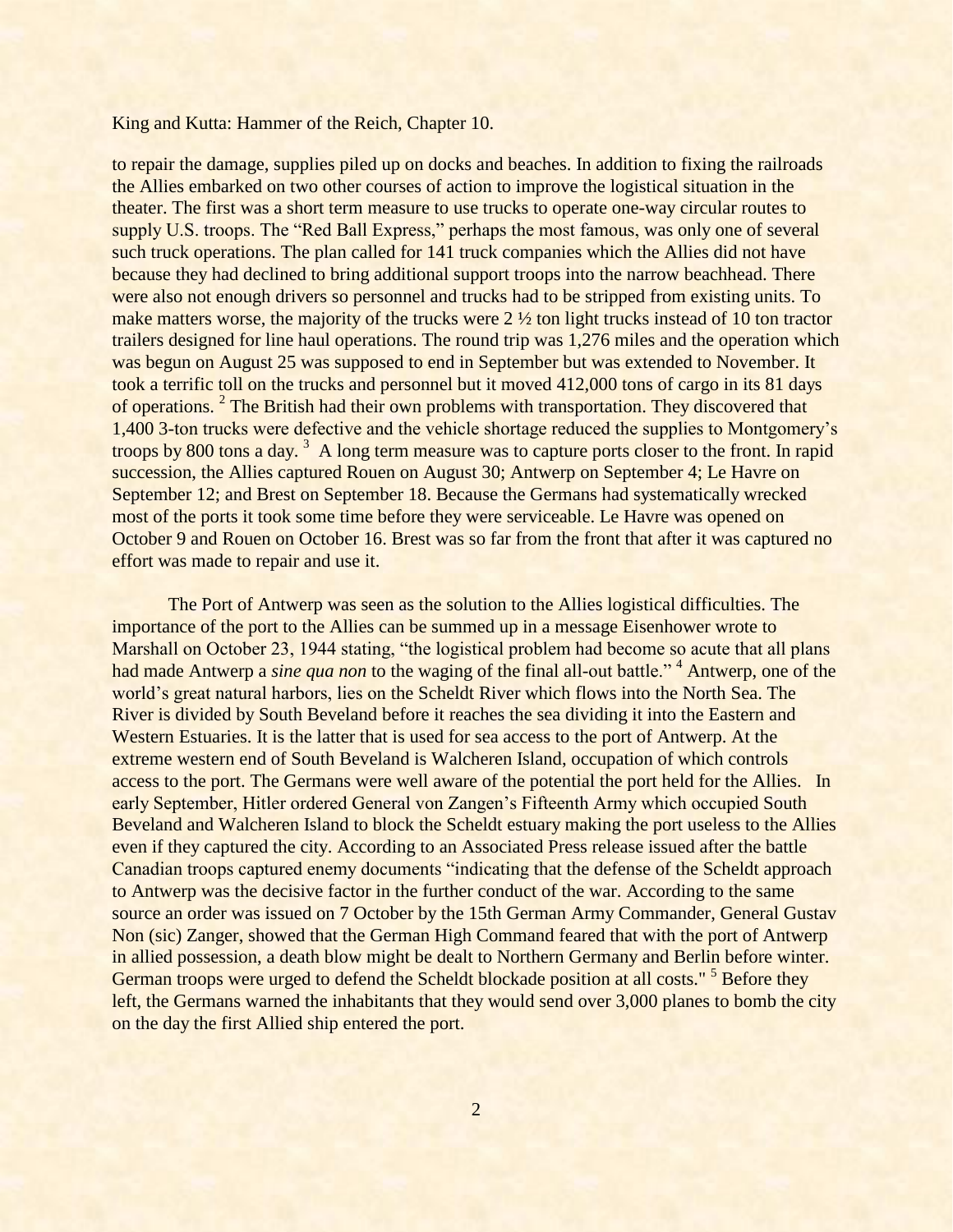The port itself was occupied relatively easily and quickly. On September 4, the British 11th Armored Division raced into the city and captured the port intact. However, they failed to seize the bridges over the Albert Canal and when the British decided to cross two days later the Germans blew them up. The Germans occupied South Beveland and Walcheren Island, but the seriousness of the failure to capture South Beveland and Walcheren Island was not immediately evident. Market Garden was in the works and that promised to end the war quickly. With the failure of Market-Garden, the Allied need for a port close behind the advance to the German border became acute. In retrospect, the failure of the British to completely occupy Antwerp in September has to be considered one of the major Allied blunders of the war in Europe. In October the areas blockading access to the port had to be cleared. The Canadian 2nd Division attacked South Beveland along the narrow isthmus that connects it to the mainland. On the night of October 25-26, the British 52nd Division conducted an amphibious night assault on the south shore of South Beveland and the two forces mounted a two-pronged attack which cleared the area by October 30. An amphibious assault against Walcheren Island was conducted the next day and by November 9, the island was in Allied hands. The cost of the entire operation was 27,633 Allied casualties. <sup>6</sup> With the land occupied, the Allies expected to open the port on November 15, but the Royal Navy needed an additional two weeks to clear the mines the Germans had sown in the estuary. They finished the job on November 26. The port officially opened two days later when the *James B. Weaver*, a liberty ship with the personnel and equipment necessary to set up a port headquarters, the 268th Port Company and a critical cargo of war correspondents berthed in Antwerp. Prior to this the Americans loaded thirty-six 22 ton low bed trailers with equipment for port operations from the Depot at Bricquebec and drove the 500 miles to Antwerp to insure that no time would be lost in unloading cargo. Unloading began immediately, but it was nearly three months after the city and docks were first occupied.

The Allies had every reason to feel pleased with themselves. Unlike Brest and Cherbourg which had been totally wrecked by the retreating Germans, Antwerp with its modern berthing facilities, 592 cranes, dry docks and storage capacity for 120 million gallons of fuel was mostly untouched. Only a few sunken craft had to be raised and some dredging had to be done. Antwerp was considered a British advanced base and the Americans were only to operate their part of the port to discharge cargo from arriving ships and clear the cargo from the port. American supplies were to be put on rail cars, barges or trucks at quayside and moved without delay to their forward depots at Liege and Luxembourg City. Command of the port fell to a British Naval Officer who had as subordinates a British and a U.S. port commander which meant that Antwerp was run as two separate ports. This particularly suited U.S. Army transportation officers who had not liked the way the English ran their ports in England and wanted to run their ports their own way. The U.S.-British Agreement called for a discharge rate of 17,500 tons per day for British and 22,500 tons per day for the U.S. The agreement stated. "Allocation of Berths: US Forces to have that portion of the port North of a line drawn through Albert Dock through Berth 140 on the east and between Berths 115 and 117 on the west, including the north portion of Albert Dock, the Leopold Basin, the Vierde Habendock, Quatrieme and the Hansadock adjacent to the Kruisschens Locks. British Forces to have the remainder of the Albert dock south of this line, and including the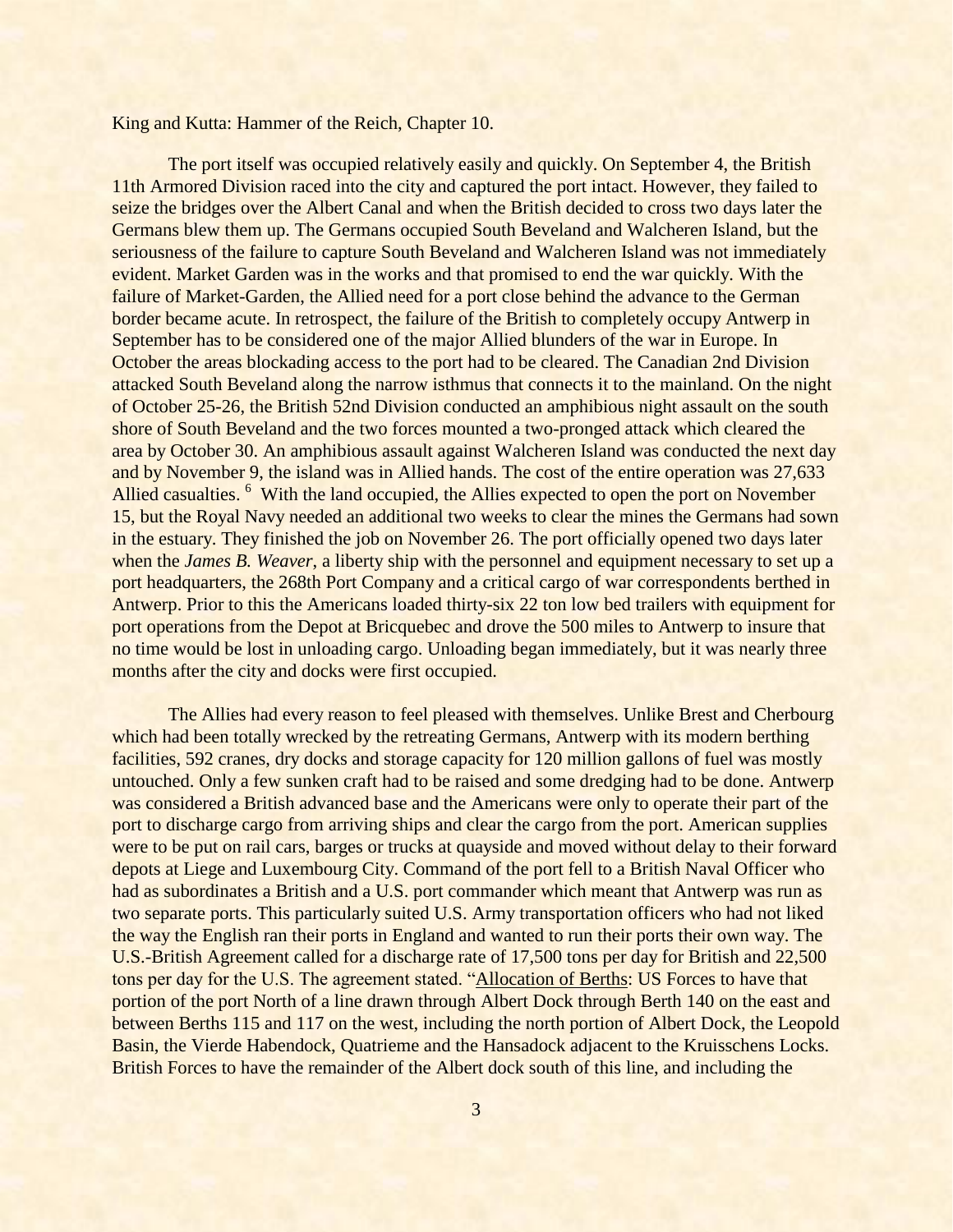Lefebvre Dock and the Amerikadok."<sup>7</sup> The discharge rates were exclusive of bulk petroleum, oil and lubricants (POL). The Allied planned rate of discharge was much lower than of which the port was capable. Antwerp had a peacetime discharge capability of 80,000 to 100,000 tons of cargo per day. The lower rate was planned because port storage was limited and the Allies wanted a manageable rate that allowed for immediate port clearance.

River berths 1 - 29 were under the control of the port commander and were to be allocated on the basis of need. The North Marshaling yards were to be operated for joint use by US forces and the South Marshaling yards by British forces. Allocation of rail lines were U.S.: ANTWERP-LOUVAIN-LIEGE and ANTWERP-BRUSSELS-NAMUR-LUXEMBOURG; and the British: ANTWERP-ECKERN; ANTWERP-HERENTHAIS-ROERMUND; and ANTWERP-AERSCHOT-HASSELT. Highway Allocation for the U.S. was ANTWERP-MALINES-LOUVAIN-LIEGE and ANTWERP-MALINES-LOUVAIN-NAMUR and for the British ANTWERP-BOOM-BRUSSLES-MALINES.<sup>8</sup> All movement was controlled by a joint committee and certain facilities such as bulk liquid petroleum and grain storage had to be shared. Later the port authorities concluded an agreement with the Belgians that established the conditions for Belgians working in the port. On an average day over 9,000 Belgian civilians worked in the port, and during one peak period over 13,000 were employed there. As a further assurance that things would run smoothly, Colonel Hugh A. Murrill who was Chief of the Control and Planning Division of Major General Frank S. Ross, Chief of Transportation E.T.O., became Ross' personal representative at the port. Colonel Doswell Gullatt, an Engineer officer who had commanded the 5th Special Engineer Brigade on Omaha Beach, and with considerable experience in port construction and port operations, was the American port commander. The Chief of Transportation assigned the 13th Major Port and the 5th Major Port with large numbers of supporting stevedore, truck, rail and military police units. The Americans were determined to make Antwerp work.

The Germans were unable to send the 3,000 planes they threatened, but random Luftwaffe bomber attacks and flying bomb and rockets were employed against Antwerp even before Allies opened the port. With so much importance attached to it, the Allies took prudent steps to defend the port against both aircraft and the flying bomb. Supreme Headquarters Allied Expeditionary Forces (SHAEF) appointed Major General A.M. Cameron, an experienced British Anti-aircraft officer, to conduct the air defense of the Allied held cities in Belgium. Cameron, who had served in Anti-aircraft Command and the War Office, was commanding an anti-aircraft group when he was assigned to SHAEF in May 1944. On October 4 he became Chief of the SHAEF Air Defense Division and was charged with protecting all the newly liberated cities within range of the flying bombs and conventional German aircraft. Since he had little experience with flying bombs, he immediately asked for assistance from Air Defense Great Britain and an advisory team was assigned to his headquarters to assist in creating the defenses necessary to neutralize the flying bomb attack. Cameron's was a joint command and the responsibility for the defense of Brussels was assigned to the British and the defense of Antwerp was assigned to the Americans under the command of Brigadier General Clare H. Armstrong. Armstrong, a native of Minnesota had been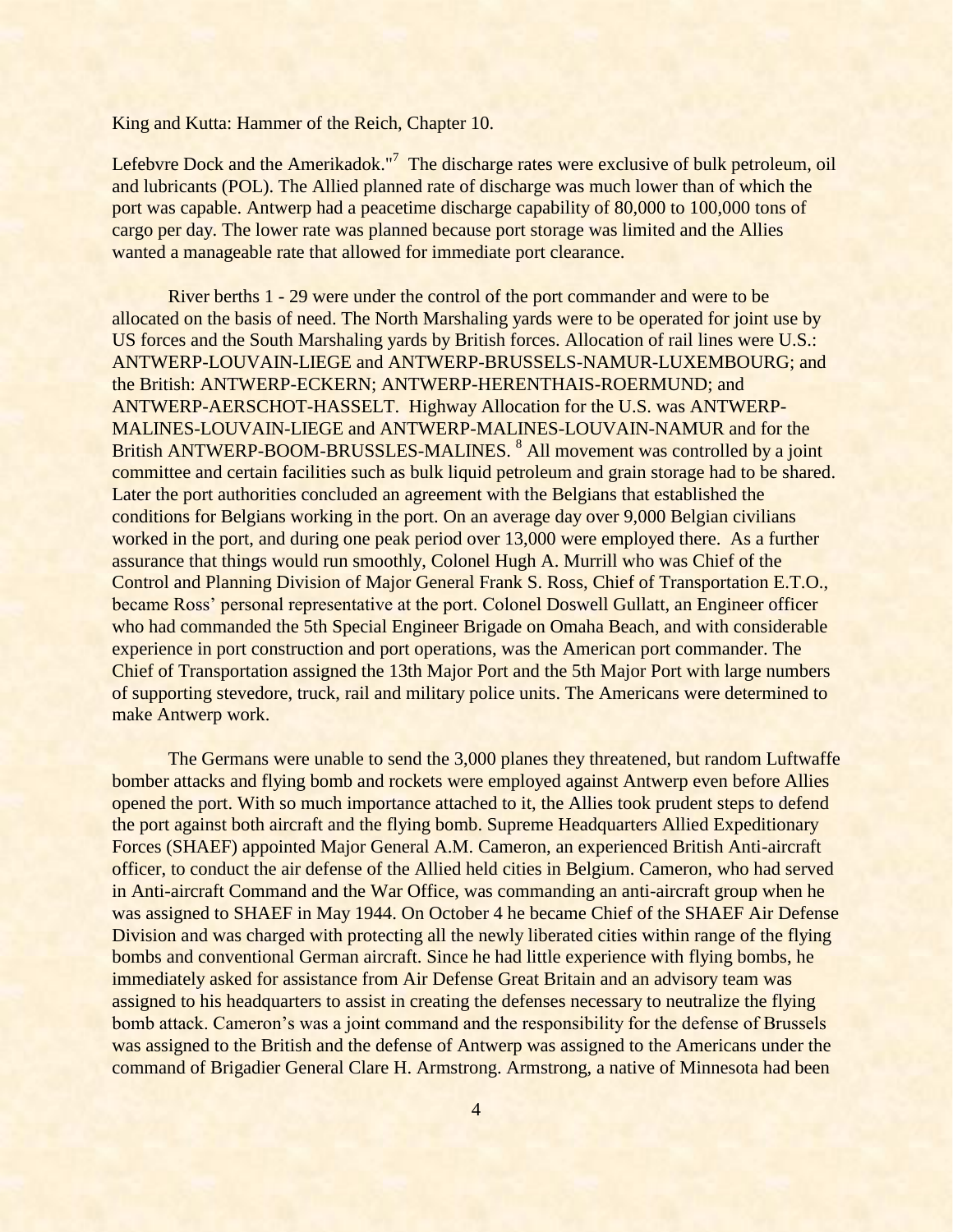commissioned a lieutenant in the infantry when he graduated from West Point in 1917, but in 1930, he transferred to the Coast Artillery, the branch responsible for anti-aircraft artillery in the U.S. Army. He took command of the 86th Coast Artillery Regiment in May 1942, then took command of the 50th Anti-aircraft Brigade in February 1944. He took the unit to Europe and commanded it until the end of the war.

Based on experience with the recent flying bomb attack on England, Cameron's staff estimated that 105 V-1s and 40 V-2s could be launched against the city daily. However, they felt the actual number of hits on the port would be very low and estimated the estimated that the daily damage to the 12 sq. miles of the actual port and its facilities would be .025% per day for every 100 ships receiving a direct hit. Indeed, both the estimated damage to the port and the slight probability of a ship being hit was so low that Allies estimated that it would take the Germans several months to seriously affect the functioning of the port. They felt the war would be over by the end of 1944, a dangerous arrogance they shared with the tactical planners, and that the situation would not leave the Germans enough time to seriously damage the port. The planners also noted that both German weapons were exceedingly inaccurate and had the potential of destroying 885 homes some where in the 339 square miles of Greater Antwerp area on a daily basis. They estimated total casualties of dead, seriously wounded and slightly hurt as somewhat less than 1,000.<sup>9</sup> Allied logisticians, therefore, looked upon the flying bomb and the rocket as more of a nuisance than a serious threat to port operations. Part of their attitude stemmed from the fact that the V-1 campaign against London had just ended except for a few air launched flying bombs and the V-2 was not yet a major headache.

General Armstrong's command initially consisted of 11,500 men assigned to three antiaircraft brigades. The 56th antiaircraft brigade was commanded by American General George M. Bader and the 80th antiaircraft brigade was commanded by English General H.W. Deacon. The 50th antiaircraft brigade remained under General Armstrong"s personal command. Several Polish antiaircraft batteries were also attached to the command, which was designated the "Anti-Flying Bomb Commando Antwerp X." Over the course of the campaign the number of men nearly doubled to 22,000 and at its height the defenses had 208 U.S. 90mm guns; 128 British 3.7" guns; 188 37mm and 40mm guns and 72 searchlights. The port of Antwerp was the center of a "critical zone" fourteen miles in diameter and it was the mission of the guns to keep the flying bombs out of this critical zone. Tactical doctrine called for the guns to be deployed ten miles from the zone so that crippled flying bomb could not glide into the zone after they were hit. Observers stationed on the approaches to the city reported targets to the two antiaircraft operations rooms which alerted the gun sites located along the flight path of the target. The three antiaircraft brigades were designated solely for defense against V-1s and in order to keep their positions as secret as possible, all commanders and gun crews were strictly forbidden from firing at German aircraft to avoid revealing their locations. The defenders and their advisory team had little time to prepare and work went forward at a rapid pace. The initial deployment of the defenses was established on October 28, 1944. The guns were placed in an arc facing roughly southeast from 90° to 124°. From left to right were the British Heavy Anti-aircraft Regiment (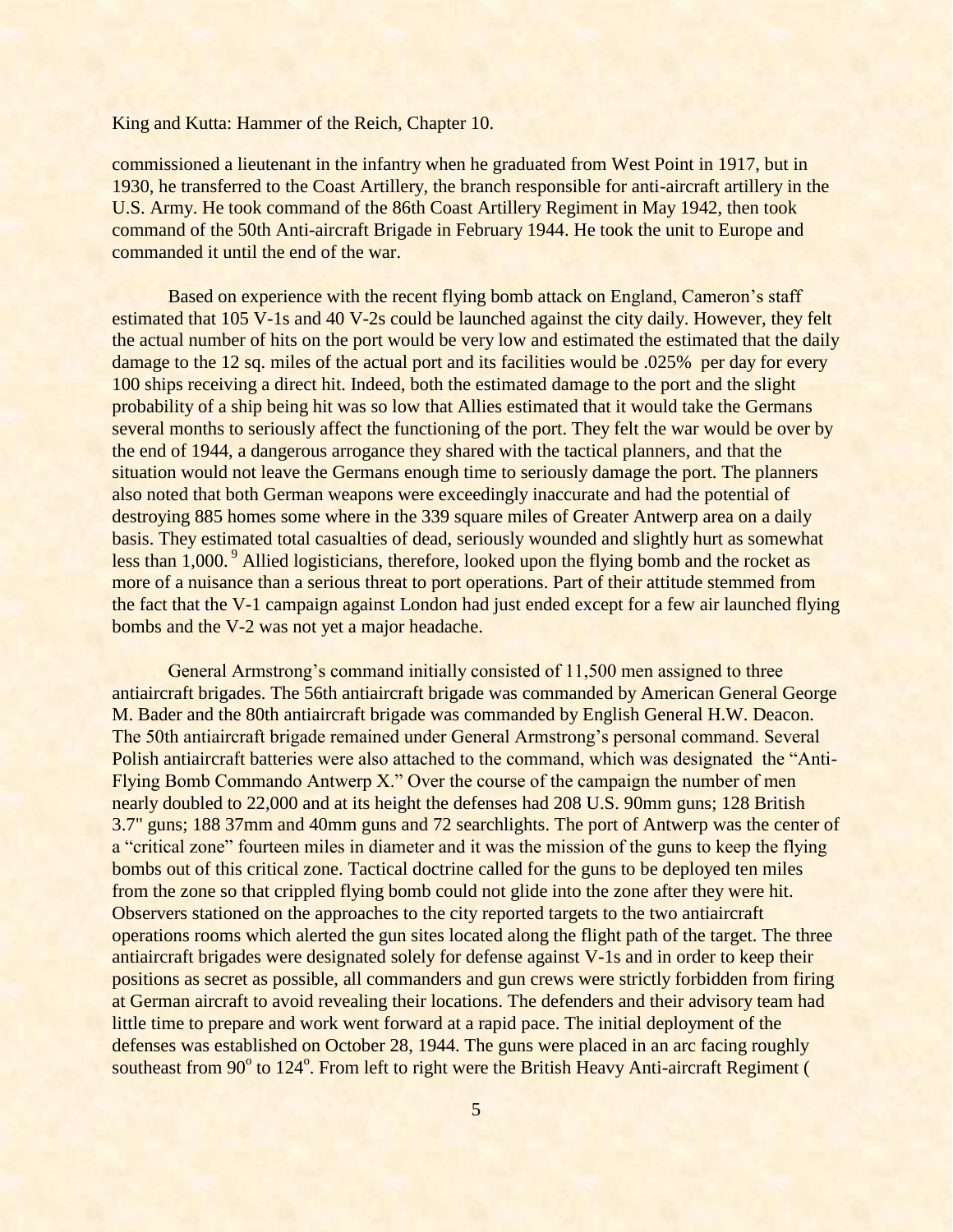3.7" guns); the U.S. 740th Anti-aircraft Artillery (AAA) Gun Battalion (90mm guns); the U.S. 126th AAA Gun Battalion; the 73rd British Light AA Regiment (37mm guns); and the U.S. 126th AAA Gun Battalion. Like the experience with London, the defense was initially hampered by restrictions designed to protect friendly aircraft taking off from and landing on any one of the numerous airfield surrounding Antwerp. Until November 5, the gunners of Antwerp X were restricted to firing at targets that could be visually identified as V-1s. Due to the restrictions and inclement weather, the defense brought down very few flying bombs. After the rather poor initial showing, Headquarters Antwerp X established an Inner Artillery Zone that included the lanes of approach of the flying bombs and the defensive area itself. Aircraft were instructed to stay out of this area, but friendly aircraft frequently violated the ban. In the two week period from November 26 to December 11, 1944 a total of 357 friendly aircraft entered the zone.

On November 10, 1945 all British units except the 42nd Searchlight Regiment were withdrawn from the defense and the line was thickened by additional U.S. gun battalions with their center facing  $125^\circ$ . From left to right were the 740th; 184th; 126th; 125th; 407th; 405th; and 494th AAA Gun Battalions. Forward of the main line were the 789th and 788th Automatic Weapons (AW) Battalions armed with the 40mm anti-aircraft gun. Throughout the campaign the 40mm were used but they were only marginally effective. The flying bomb's steel fuselage and limited number of vulnerable spots meant that the 40mm gunners had to score a direct hit to bring it down. On December 6, an eighth gun battalion was added to the main defensive belt and four additional gun battalions were deployed forward of the main belt. The AW battalions were pulled behind the main belt and reinforced with another battalion. This was the beginning of a trend much different from the defenses of London. The V-1s were coming in along narrow corridors with little deviation so the defenses were gradually arranged in depth along the corridors. Flying bombs which were obviously not going to hit Antwerp were called "flankers" and were not fired upon. On December 15, in conjunction with the Ardennes Offensive, the Germans began firing V-1s from Holland. The flying bombs began arriving from roughly  $60^\circ$ from the city effectively outflanking the defenses. Due to the emergency caused by the offensive there were no gun battalions to spare so the existing ones were spread in an arc between  $50^{\circ}$  and 75<sup>o</sup>. The main belt consisted of six battalions backed up by one AW battalion covering about three times its normal area. The original V-1 route was covered by a forward belt of two gun battalions and a main belt of four gun battalions, backed up by two AW battalions. As if the battle against the flying bombs was not enough, the gun crews were also organized as infantry battalions and had to pull extra duty at road blocks in case there was a German breakthrough. As the German offensive reached its peak, five gun battalions and all the AW battalions were withdrawn from Antwerp X, leaving four gun battalions covering the northern route. The southeastern approaches were reinforced by the British 98th Heavy AA Regiment and the 296th Light AA regiment. The units were deployed so that there were two units in the forward belt and three in the main belt with the Light AA regiment backing up the main belt.

By January 11, 1945 the German offensive had been blunted and the guns were recalled. The V-1 attack from Holland reached serious proportions since the volume of fire was heavy and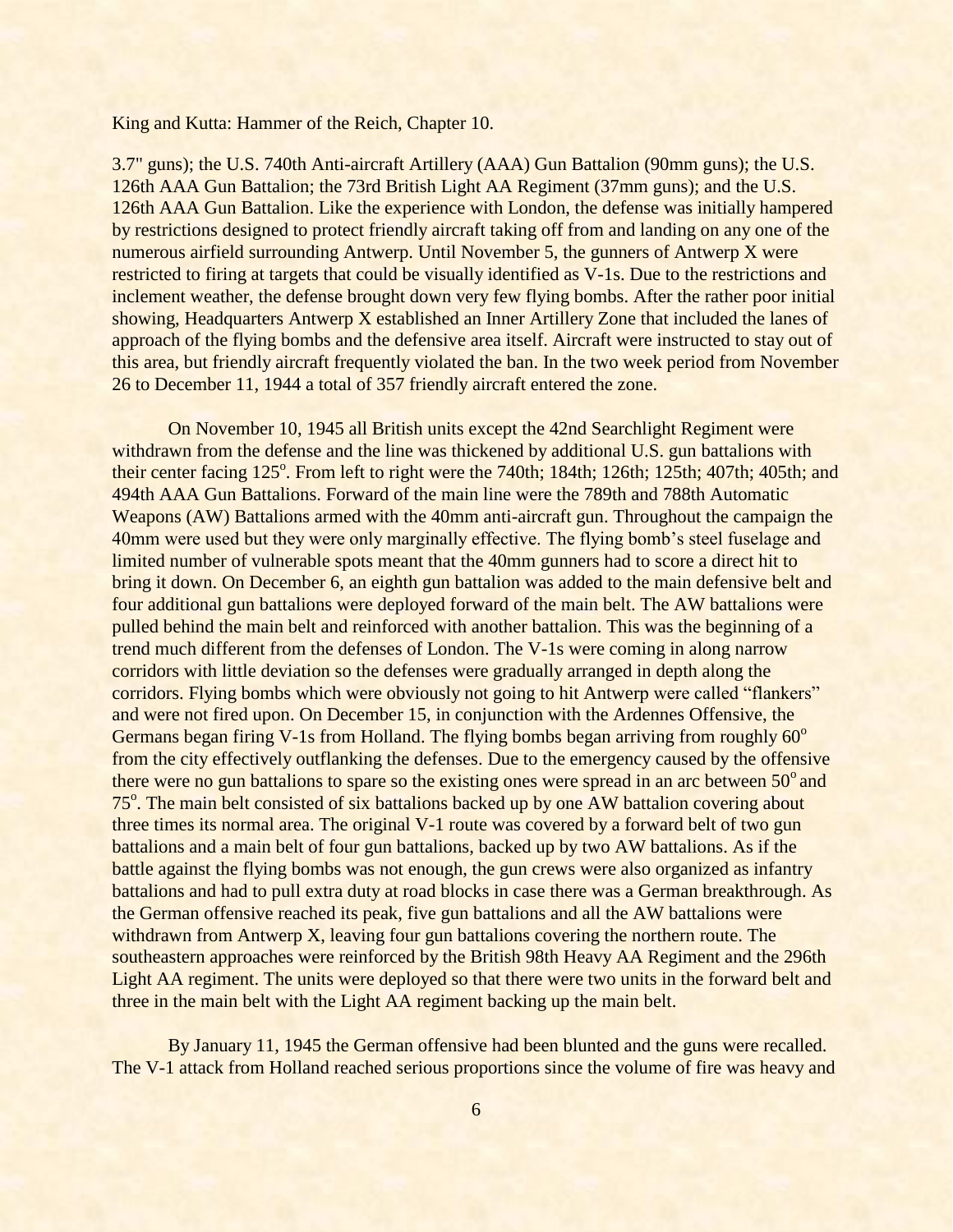the bombs deviated less from their course because the range was so short, in some cases less than 60 miles. The southeastern defenses were thinned and the northeastern defenses became very narrow with four belts of heavy guns, consisting eight U.S. gun battalions, one partial British 3.7" battalion and one AW battalion. In the last week of January, Wachtel"s troops began launching nearly due south from the area of Rotterdam. A major complication for the defense was Airfield B79, one of the largest on the continent located due north of Antwerp and directly under the path of the newly directed incoming V-1s. With the flying bombs coming in at low altitude and anti-aircraft shells exploding near the runways and approaches, the airfield could no longer be used safely so it was closed and moved. By January 31, the new approach was covered by one U.S. gun battalion and one British heavy AA regiment, backed up by two AW batteries. The northeastern approach had been thinned to four belts consisting of six gun battalions and two AW batteries. The southeastern defenses consisted of five heavy gun units, one of which was British and one AW battalion. A month later, V-1 attacks increased to the point that the defenses had to be reinforced once again. On February 28 the guns were deployed in a double belt stretching from due north to due east. There were five U.S. gun battalions and a British Heavy AA regiment in the forward belt and three U.S. gun battalions and a British Heavy AA regiment in the second. Along the northern route were two AW battalions and a gun battalion arranged one behind the other. A gun battalion was deployed forward of the main belts at  $20^{\circ}$  and a U.S. gun battalion and a British Heavy AA regiment were placed side-by-side at 54<sup>°</sup>. The southeastern belt had been thinned to a British Heavy AA regiment; one AW battalion and a U.S. gun battalion arranged in that order. The defenses remained in that configuration until the flying bombs stopped falling after March 30.

The equipment of the units in Antwerp X was some of the finest in the world. Even so, there were serious obstacles to overcome. The conditions in Belgium and Holland were less than ideal for the S.C.R. 584 radar and presented radar officers Major Victor Rabbe of the 50th AAA Brigade and Major Claude Parish of the 56th AAA Brigade with considerable difficulty. The V-1 presented a smaller "pip," as radar sightings were called in World War Two, than fighter aircraft. To the experienced radar operator a V-1 could be further distinguished by its straight and level flight path. Occasionally, Typhoons and Spitfires were mistaken for V-1s as they used a straight and level approach to land at the numerous airfields surrounding Antwerp. Another problem was the terrain. The ground was flat and wet and dotted with numerous villages with tall steeples and chimneys. The combination caused a lot of ground clutter and when they could, the radar officers stationed their sets behind one of the local pine woods that dotted the landscape to mask the villages and reduce the clutter. The radar sets along the northern route had a particularly difficult time because of water and windmills. Since there were few woods, the radar crews set up wire fences 50 yards in front of the sets and this also served to mask the clutter.

When controlled by the SCR 584 radar set, the U.S. 90mm M1 Anti-aircraft Gun was the finest anti-aircraft gun of World War Two. During the campaign they operated 22 hours a day with two hours a day for maintenance. Like every other mechanical device, the gun wore out after prolonged use. The life expectancy of the gun tube was 1,500 to 2,000 rounds and many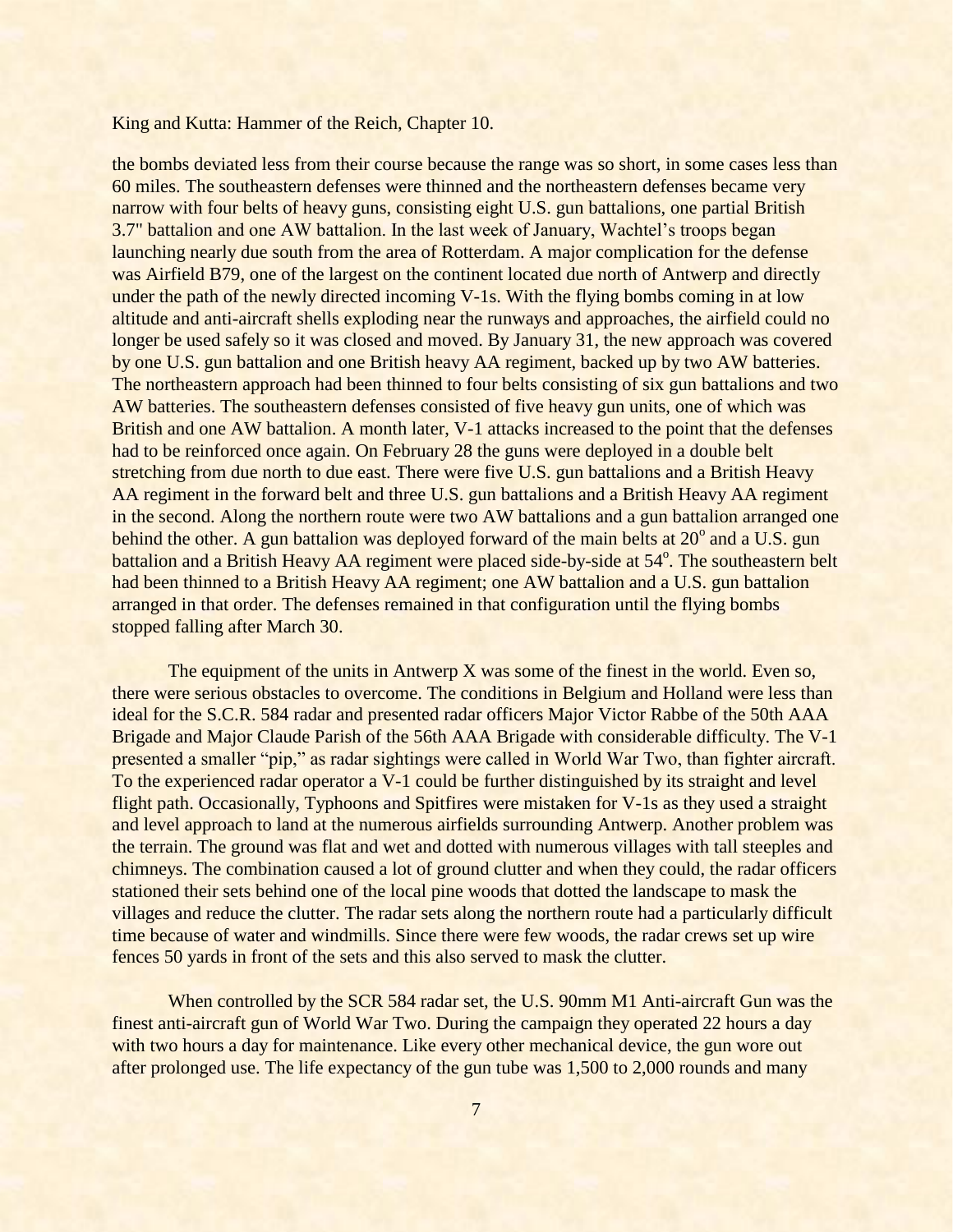batteries wore out three or four sets of tubes over the course of the campaign. After the third wore out, the gun slide had to be replaced as well. Due to shortages of replacement barrels some tubes were retained until they fired as many as 2,500 rounds but this was a dangerous practice. When the tube became that worn, muzzle velocity grew erratic and, in some cases, the lands in the tube began to peel. For much of the four months of December 1944 to March 1945, nearly every 90mm anti-aircraft gun barrel produced was sent to Antwerp. The anti-aircraft units in the Pacific and the Mediterranean had to wait. In February ammunition ran low despite emergency deliveries by air. The M-13 fuze-setter and the hydraulic rammer were considered problems. In the case of the latter many gun crews resorted to ramming by hand, a practice many a section chief maintained was better than hydraulic ramming anyway.

Because of the short flight times and low altitude of the approaching V-1s, aircraft could not be used to intercept them the same way they did in England. Nevertheless, aircraft played a major role in countering the V-1. The V-1 attacks were supported by a specially equipped He-111 spotter aircraft that flew over Antwerp on a nightly basis. The allies believed the aircraft was equipped with a powerful guidance beacon that directed the V-1s to their target in the city and then used a "cut off" beam to activate the flying bombs' diving mechanisms at the right moment. <sup>10</sup> The Allies also suspected guidance beacons from the transmitter at Bonn-Hangelar and a new site built just east of the Rhine were guiding flying bombs onto their targets, but neither of these suppositions proved to be true. It was a logical consequence of the increased accuracy of the flying bomb due to the short range from the launch sites in Holland to Antwerp. In late October, General Cameron asked that aircraft be assigned to help destroy the flying bomb threat. The request was approved by SHAEF Headquarters in early November and the British 2nd Tactical Air Force was instructed to form a wing of fighters to deal with the V-1 threat. Since there was so little time to detect them and shoot them down, the only way aircraft could interdict the flying bombs was to destroy them before they were launched. The original wing was augmented by twelve squadrons of No. 12 Group"s Spitfires assigned to Air Defense Great Britain. These squadrons were based at Matson in England and on good flying days they would leave Matson in the early morning and fly to the 2nd TAF airfield at Ursel in Belgium. These fighters hunted for V-1 sites during the day and returned to England at night.<sup>11</sup> The system gave the Allies a tremendous increase in the number aircraft searching for V-1 launch sites. As in France the first attacks were against the launch sites, but theses were mostly unsuccessful. The new launch sites had a smaller signature than the modified sites in France and they were far more difficult to find and hit. Even when the sites were hit, there was little in them to damage or destroy and minor damage could be repaired very quickly. The Allied command then decided to stop the launches by attacking the rail net that was supplying the sites. Consequently, the aircraft of No.12 Group began fighter bomber raids against the railroad lines and sidings that might be supplying the sites. These aircraft, carrying 250 and 500-pound bombs proved quite effective at cutting the rail lines.

 $12$  The Germans countered the rail line attacks by forming railway repair gangs in the various towns and villages along the line. Each gang was assigned a section of track to repair in the event it was damaged. This system of repair proved particularly effective and although rail traffic was disrupted during the day, the tracks were quickly repaired during hours of darkness.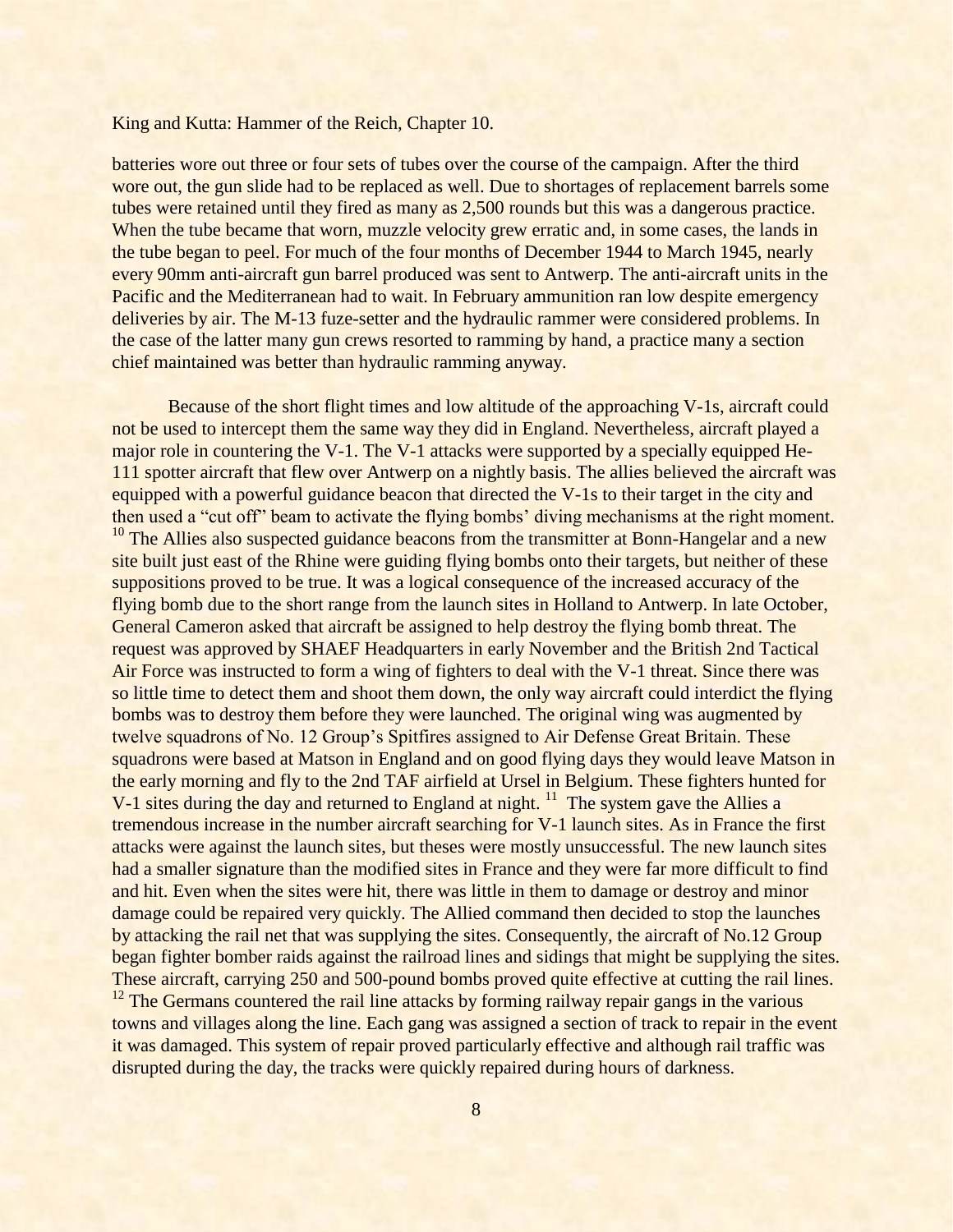There was no respite for either side at night. Many V-1 launches were made at night for the double purpose of avoiding detection of the sites by Allied aircraft and making more difficult for Allied aircraft to shoot them down. What the Germans could not know was that many of the Allied gunners the V-1 was a much easier target to track at night. The Allies took advantage of their excellent night fighters and assigned the destruction of V-1s as a secondary mission to the 422nd and 425th Night Fighter Squadron. These two squadrons flew the Northrop P-61 Black Widow night fighter. As with the fighters of Air Defence Great Britain, the Black Widow found the V-1 a difficult target because it flew at roughly the same speed as the night fighter which made closing on a flying bomb ahead of the aircraft nearly impossible. The short flying time of the V-1s to their target and their low altitude made interception nearly impossible so the night fighters also turned to interdiction missions with rail as the primary target. Flying over the area at night, Northrop P-61 Black Widow Nightfighters of the 422nd and 425th Night Fighter Squadron attacked the rail lines east of Bastogne during December. During the period from 16-27 December the 425th Night Fighter Squadron destroyed three locomotives and 16 rail cars during night ground interdiction missions.  $13$  Despite the allied efforts to interdict the German transportation system, V-1 launches continued.

During the nearly six months of the campaign to defend Antwerp, the personnel of Antwerp X were called upon to perform under exacting conditions, not to mention the danger of being hit by a V-1 or V-2. Army Tables of Organization didn"t provide for crews that allowed 24 hour a day operation so the existing crews had to operate short handed round-the-clock. In the 175 days of the campaign, they had 32 soldiers killed and 289 wounded. What they accomplished was the downing of 2,183 V-1s. In one week near the end of the campaign, they succeeded in shooting down 94% of the incoming V-1s. To accomplish this, they expended 532,000 rounds of 90mm ammunition, used 3,255,000 sandbags, 1,000,000 gallons of gasoline and over 4,250 tons of coal. Like Pile"s gunners defending London, they could not keep them all out and every flying bomb that got through was a potential disaster. For the entire campaign the Allies logged 4,248 V-1s falling in the vicinity of greater Antwerp which meant that flying bombs were hitting the city every day excluding the six days in December when 5th Flak Division suspended firing for faulty elevators and March 17, 1945 when no V-1s fell on Antwerp. Two hundred eleven got through to the critical area. Of those 150 actually hit the dock area.

The first V-2 hit the city on October 7 and the first V-1 was recorded on October 11, ten days before the campaign ordered by Hitler began. The first serious incident in the city occurred when a V-2 slammed into Schilderstraat at 9:40 A.M. on October 13, more than a month before the Allies cleared the port. Thirty people were killed and forty-five injured. The intelligence report for the British 7th Armored Division on the following day stated tersely "...something beastly fell in Antwerp yesterday." <sup>14</sup> There were three more serious incidents before the end of October. A V-2 that fell in Kroonstraat on October 19, killed 44 and injured 98. A week later a V-1 fell in Tuinbouwstraat killing 30. Two days later, a V-2 hit Bontemantelstraat killing 71 and wounding 80. Just these four incidents accounted for a total of 177 dead and 226 seriously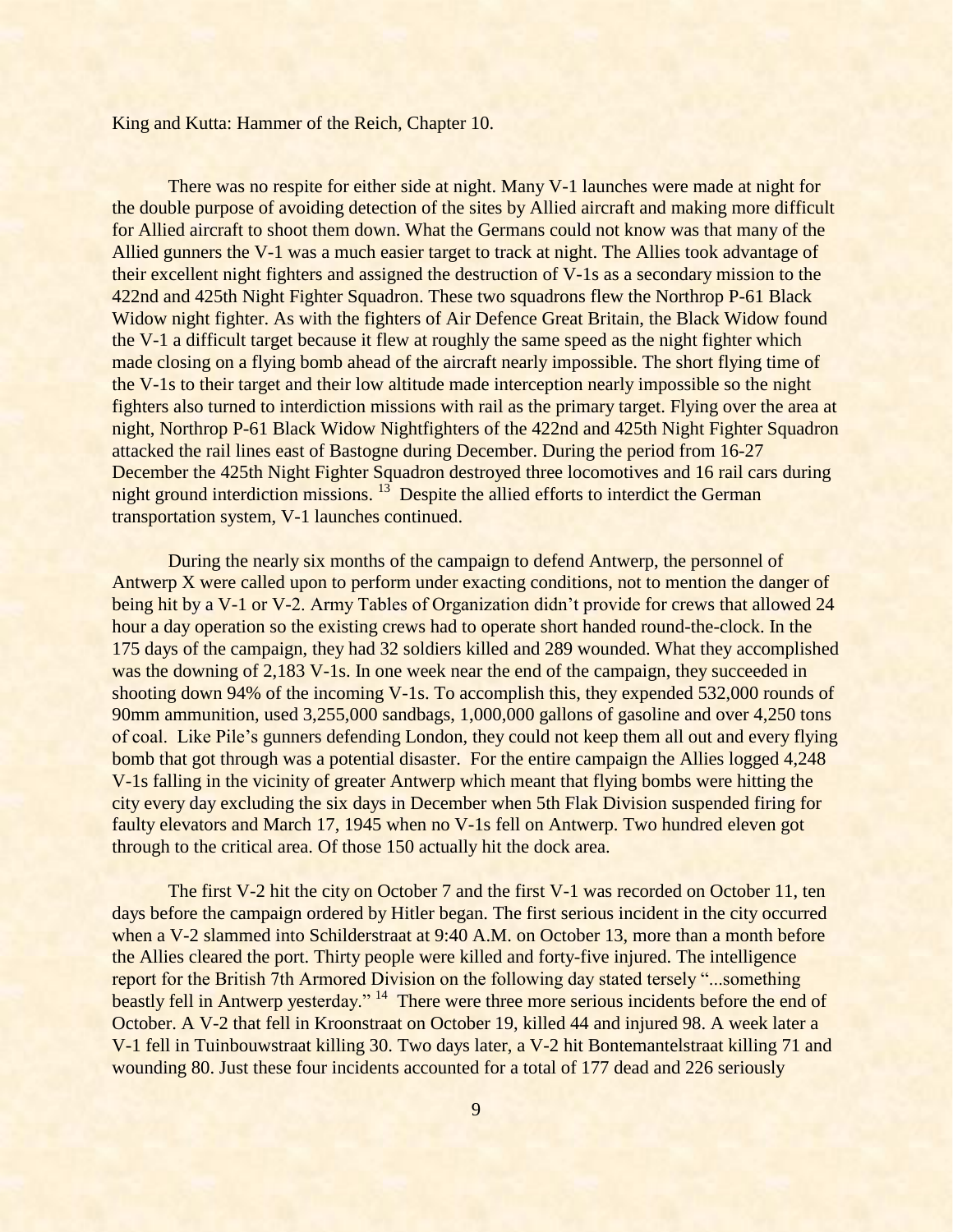injured. The new antiaircraft defenses were barely in place when the heavy V-1 bombardment began on 21 October. Other cities such as Ghent and Brussels were also targeted. Ghent escaped serious damage but fifty-five flying bombs landed in Brussels in a four day period causing considerable damage and frightening the inhabitants. Antwerp was destined to take the brunt of the bombardment. By October 25 a total of 79 flying bombs had been launched. By the end of the month the number rose rapidly to 337. These attacks proved very effective both in terms of damage done and as a device to range the various cities for concentrated attacks by the various launch sites. While the launch crews proved they could hit any of a number of cities, Colonel Walter knew the most important target was Antwerp and after the initial ranging attacks began a sustained bombardment of the crucial port city.

Throughout November an increased number of V-weapons hit the city and the port. There were at least six incidents in which thirty or more people were killed. On November 11 a V-2 fell in Broydelstraat killing fifty one and severely injuring sixty two. Among these were some of the first military casualties. Fifteen soldiers were dead and six wounded. On November 13, 1944, even before the port opened, ComZ Headquarters issued Passive Air Defense (PAD) instructions for both soldiers and civilians working in the port area. They included directions for staying away from windows, taking cover and not looking out windows to see the V-1s as they passed over. Less than a month later, the defenses were increased. Perhaps the most tragic incident of the period occurred when a V-1 slammed into the Boy"s Orphanage on Durletstraat at 1115 hours on November 16. Thirty six were killed and 125 injured, many of them children. The 350th Dispensary was one of the U.S. units that assisted in the disaster and was destined to play a major role in many of the flying bomb and rocket incidents. It helped evacuate many of the injured despite the fact the ruins of the orphanage were in danger of collapsing. Several Belgian Agencies, including the Belgian Red Cross praised their efforts. The report of the Chief of Transportation of the E.T.O. the following month said, "The heroic rescue and first aid work done by the officers and enlisted men of the 350th Dispensary during December was outstanding. Working with the Belgian Red Cross, at their request, the (sic) answered calls for help any hour of the day and night. They treated civilians and military personnel at the scene of V-bomb hits and moved victims to the dispensary. Many times they were called from one such distress to another. They also carried out their mission of providing medical aid for approximately 4500 troops of the U.S. Army, Navy and civilian employees of the U.S. Government." <sup>15</sup> Of the 3 officers and seventeen enlisted men in the 350th Dispensary, 2 officers and 11 enlisted men were wounded in the course of the campaign. Two of these were wounded when their billets were flattened by a V-1 in December 29. The day before port operations began a V-2 hit at Kerserlei & Meir killing 128 of which 26 were military. One hundred and thirteen soldiers were injured. On December 7, 1944 the PAD instructions became more comprehensive when headquarters instituted siren warnings in the port. A single 30 second wail indicated a flying bomb attacks and two 30 second wails seperated by 5 seconds was a conventional air raid. For conventional raids, workers were to lower their loads and find cover. For V-1 attacks they were instructed to find cover immediately.

The incidents in November were not allowed to interfere with discharge operations. In the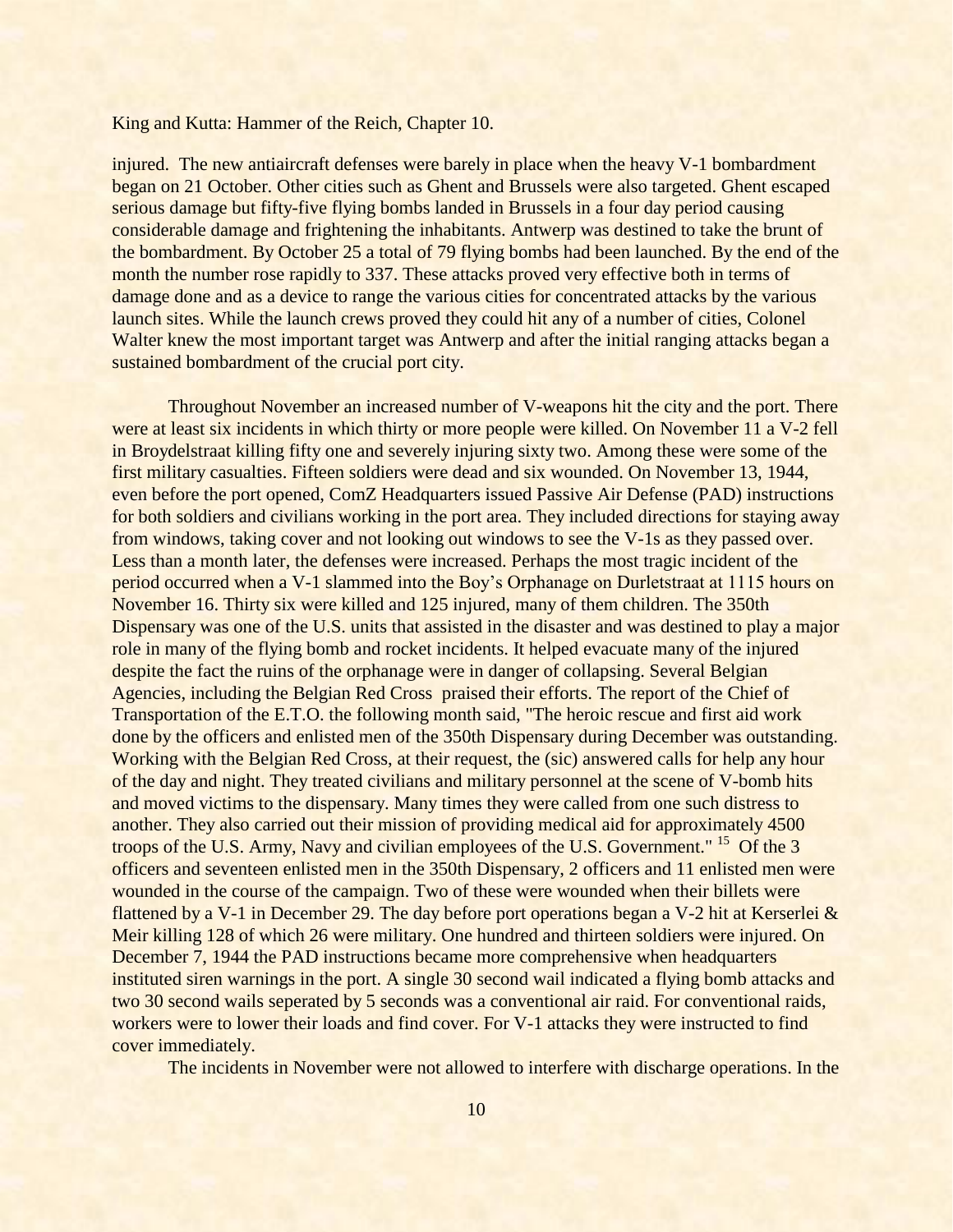first week, the Americans were well on their way to achieving their goal, unloading 10,000 tons of cargo per day. The 13th major Port was reinforced by the 5th Major Port at the end of November and the discharge rate climbed to roughly 19,000 tons a day in the first week in December. From that point there was a steady decline in productivity. Sometime after the port opened, logistical planners revised their estimates of the port"s capabilities downward. They expected the U.S. side of the port to discharge 15,000 tons per day in December 21,500 tons per day in January and 22,500 tons per day in March. The target tonnage was lowered again in December to 16,000 tons per day in January; 18,000 tons per day in February; and 17, 775 per day in March.<sup>16</sup> In the third week of December, the actual daily discharge rate fell to 13,700 tons per day. This was slightly more than 60% of the target goal and only 91% of the new goal. In Volume II of *Logistical Support of the Armies*, Roland G. Ruppenthal attributed the slow down in discharge rate to the lack of port clearance capability, particularly the lack of rail cars. <sup>17</sup> The shortage was caused by the amount of cargo loaded on some 35,000 cars in Liege and Luxembourg City ready for evacuation in the face of the advancing Germans during their December counter-offensive. Another reason Ruppenthal gives for port congestion was the embargo on shipments to forward depots during the Battle of the Bulge. Cargo was not shipped to Liege and Luxembourg City because of concern they might be captured by the advancing Germans.<sup>18</sup> For the short time cargo was unloaded during November and early December, the port clearance rate was 50% which meant that the authorities in the port were storing one ton of cargo for every two tons discharged. The rate of clearance subsequently improved, so that by the end of the month "there was an excess of forwardings over tonnages discharged." <sup>19</sup> The increase was so marked that the average discharge for the month of December was 73%. In January the average rose to 92%. One reason for the increase in port clearance was the "ABC Haul" created by U.S. transportation authorities specifically to clear cargo from the port. Named ABC for Antwerp-Brussels-Charleroi, it involved an average of 16 truck companies, most of them equipped with 5 ton tractors pulling 10 ton semi-trailers. The ABC began on November 30, 1944 and ran until March 26, 1945, during which time it hauled 245,000 tons of cargo from Antwerp. <sup>20</sup> Two of the truck companies were used specifically for pier clearance within the port. In February port clearance rose to 113.6% as the backlog was being cleared. Even then the ship discharge rate did not reach 22,500 tons a day. Since the planned discharge rate was less than 25% of Antwerp"s actual discharge capacity in order to insure that the port was not congested by backlogs, it is evident from these statistics that port clearance was not the main reason for the drop in the discharge rate. What was holding up the productivity of the port was the German bombardment with the V-1 and V-2.

In addition to the port discharge rates, the German bombardment also affected rail and barge traffic. Rail traffic problems were caused to a great degree by hits on rail lines, bridges and rolling stock by flying bombs and rockets, as this excerpt from a report from the 2nd Military Railway Service for the period 15 to 30 November shows:

"The German robots are doing considerable damage to rail facilities in Belgium, particularly in the Antwerp and Liege areas, which is being further aggravated by the fact that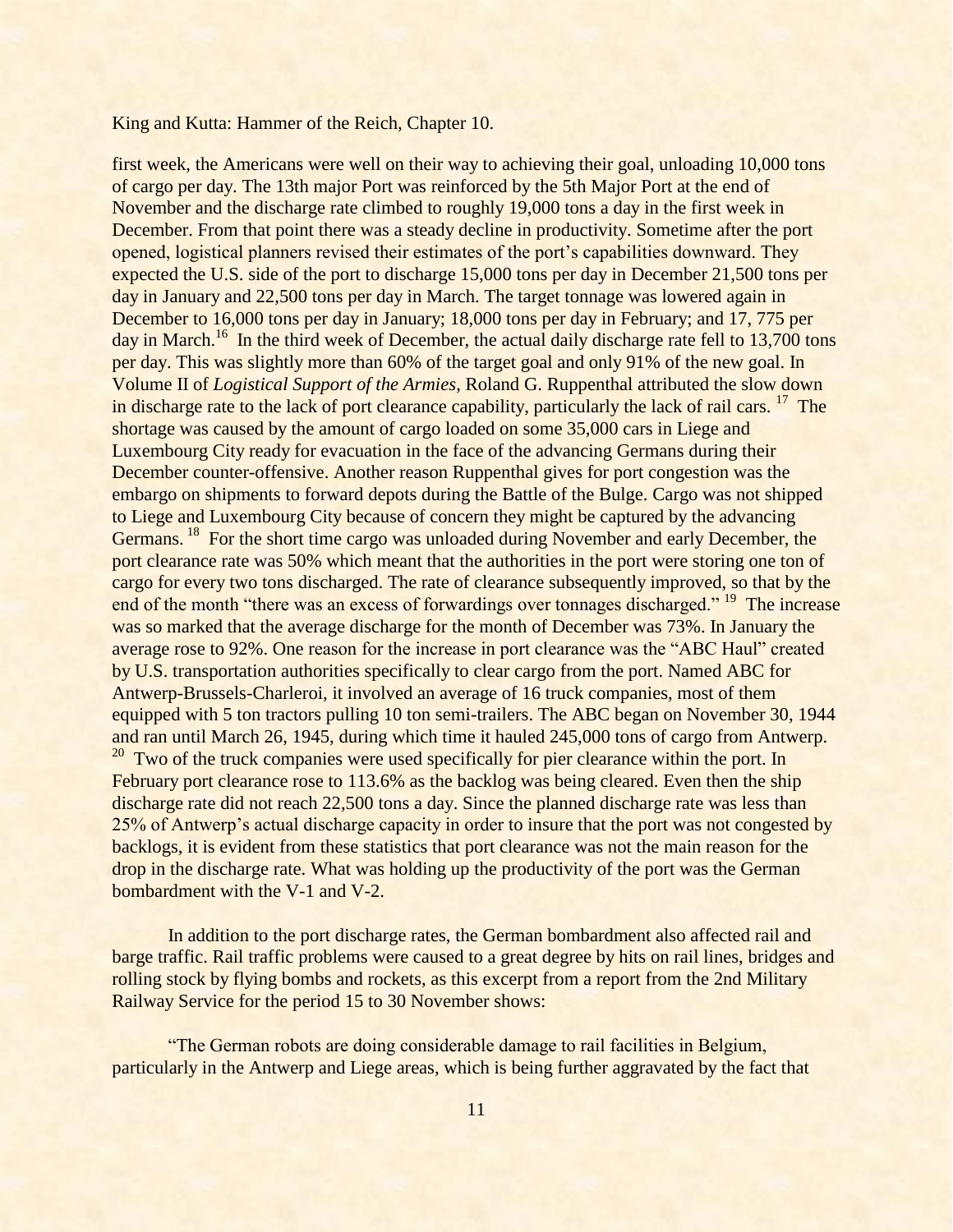Belgian workers are refusing to work in these areas. A considerable number of trains have been held up waiting for repair of track in order to get through the Liege area. The Military Railway Service is coping with this situation as expeditiously as possible; however, the additional help of Belgian labor is urgently needed to speed up the flow of traffic." <sup>21</sup>

The situation was no better in December as this report dated January 3, 1945 shows:

"The month of December represented for the 2nd MRS a period of continued change, reaching a peak in tonnage handled, followed by a sharp downward trend brought about by the tactical situation , bombing and strafing of installations and trains on the move, losses in equipment and personnel due to the offensive of the enemy in Belgium, and *increased activities in attacks by V-1 and V-2 flying bombs.*"(authors' italics)  $2^2$ 

The north yards in Antwerp were manned by American rail units that were normally considered "rear area" personnel yet many units suffered a considerable number of casualties. The 729th Railway Operating Battalion listed 28 Purple hearts awarded for wounds and the 743rd Railway Operating Battalion listed 68 personnel wounded, three of them twice. Barge traffic was initially a problem because the Albert Canal remained blocked by the remains of the Yserburg Bridge until December 23. This was mitigated to a certain extent by trucks hauling cargo from the piers to a spot beyond the blockage and loading the barge from there. Even after the canal was cleared barge traffic from Antwerp never reach its potential and the logisitcal chain of command was happy about it. The reasons were summed up in this report from March 1945.

"Mid-February saw Antwerp visited by the Commanding General, Com Z who was not pleased with the barge situation. In assisting to prepare an answer to his report, Movements gave the revised program for Inland Waterways and an explanation of how floods and civilians unwilling to work under buzz-bomb fire had hampered the previous one."  $23$ 

From October 1944 to March 1945, the Germans maintained a bombardment of the City and Port of Antwerp that lasted 175 days. During that time the only day on which no V-weapon fell on the port was March 17, 1945. By the end of December the number of V-1 launches against Antwerp rose to 924<sup>24</sup> Just less than half that number slammed into the city and port area, many landing within a few hundred yards of their aiming point. The damage and casualties grew rapidly. By the end of the year more than 1,000 homes had been destroyed, and more than 13,000 were heavily damaged. An estimated 1,500 civilian residents of Antwerp and its suburbs were dead as a direct result of the V-1s and thousands of others had been wounded. The Allies recorded a total of 4248 V-1s and 1712 V-2s falling in the Greater Antwerp area and the west side of the Scheldt River. Of these, 150 V-1s and 152 V-2s actually fell with in the dock area. Another 47 V-1s and 31 V-2s fell north of the dock area between the docks and the city limits. Those falling in the dock area killed 53 military and 131 civilians and severely injured 174 military and 380 civilians.<sup>25</sup> Damage within the dock area consisted of two warehouses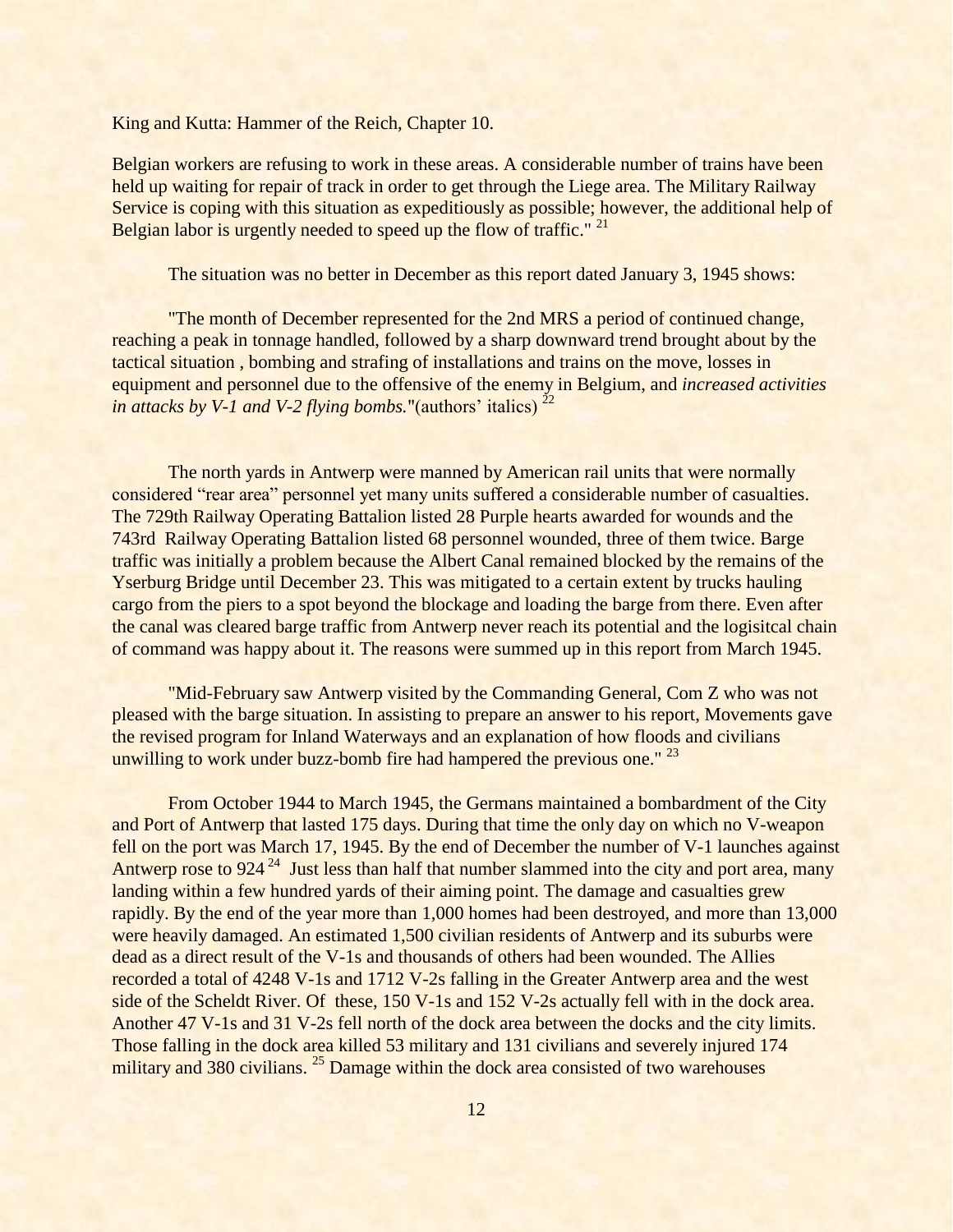destroyed; twenty berths damaged; a canal lock damaged; a 150 ton floating crane sunk by a direct hit from a V-2; and 150 ships either sunk or damaged by V-weapons. One of the warehouses took a direct hit that caused 148 casualties. Personnel were constantly diverted from discharge duties by and endless stream of warnings to take cover and by rescue and repair details. The damage did not have to be extensive to use up valuable labor and repairs to buildings and facilities was an on-going process. One report from the 13th and 5th Major Ports near the end of the war stated, "The rehabilitation of sheds and structures was carried out, and badly damaged buildings were repaired where possible. Because of the damage done by German V-1 and V-2 bombs, as well as by jet planes, it was necessary to keep crews at work repairing structures, roofs, doors, windows, and walls. About 90 percent of all glass in port installations was shattered and had to be replaced with plywood blinds of a temporary nature."<sup>26</sup> Close calls were frequent. One ABC driver stated, "We can really put out the stuff and the only difficulty we have is the with the buzz bombs. They hardly ever enterfere (sic) with our operations but they area a *constant nervous strain* (authors" italics).The closest bomb I ever came to was when driving from the [Antwerp] marshaling yard to the port area. A buzz bomb hit an old factory along the route about a hundred yards in front of me. It caved in the whole roof and walls of the factory and littered the streets with debris. Some civilians were killed and other (sic) were injured but none of our drivers were injured and we had to reroute temporarily until the street was cleared off with a bulldozer."<sup>27</sup> The constant "nervous strain" is a common theme among first person accounts of life in Antwerp and Liege during the period. Many G.I.s simply referred to Antwerp as the "city of sudden death."  $^{28}$  Units outside of Antwerp found themselves the targets of V-1s that overshot the city. On November 11, the headquarters of the 709th Railway Grand Division arrived in Malines to discover their quarters had been destroyed by a V-1. It took them two days to find another place which had been damaged by V-1s exploding nearby. The first ship hit by fragments from a V-2 was the *Timothy Bloodworth*, operated by the Lykes Brothers Steamship Company. On December 24, 1944 a V-2 disintegrated in an air burst overhead causing no damage whatsoever. A second V-weapon, probably a V-1 hit nearby and caused sight splinter damage on the hull near the number one hold. No one was hurt <sup>29</sup>

The bombardment made conditions in the port so dangerous that concerns about bringing ammunition into the port was raised by Supreme Headquarters as early as November. SHAEF requested the headquarters involved to present their views regarding the subject. The Communications Zone (COMZ or ComZ) "recommended that ammunition be excluded entirely, an proposed that all Class V [ammunition and explosives] continue to be handled at Cherbourg and Le Havre." <sup>30</sup> The Allied naval command and the British 21st Army Group felt that ammunition ships could be brought into the port if their numbers were strictly limited and they were adequately dispersed. The policy laid down by the chief administrative officer of the port a few days later did not forbid ammunition ships in the port but restricted the quantity to operational requirements "at the discretion of Communications Zone and 21st Army Group, and specified that it be handled in a separate and remote section of the port, that no dumps be permitted even for sorting, and that special fire fighting preparations be made."<sup>31</sup> However, shortly after the port opened the port Executive Committee asked that all ammunition ships be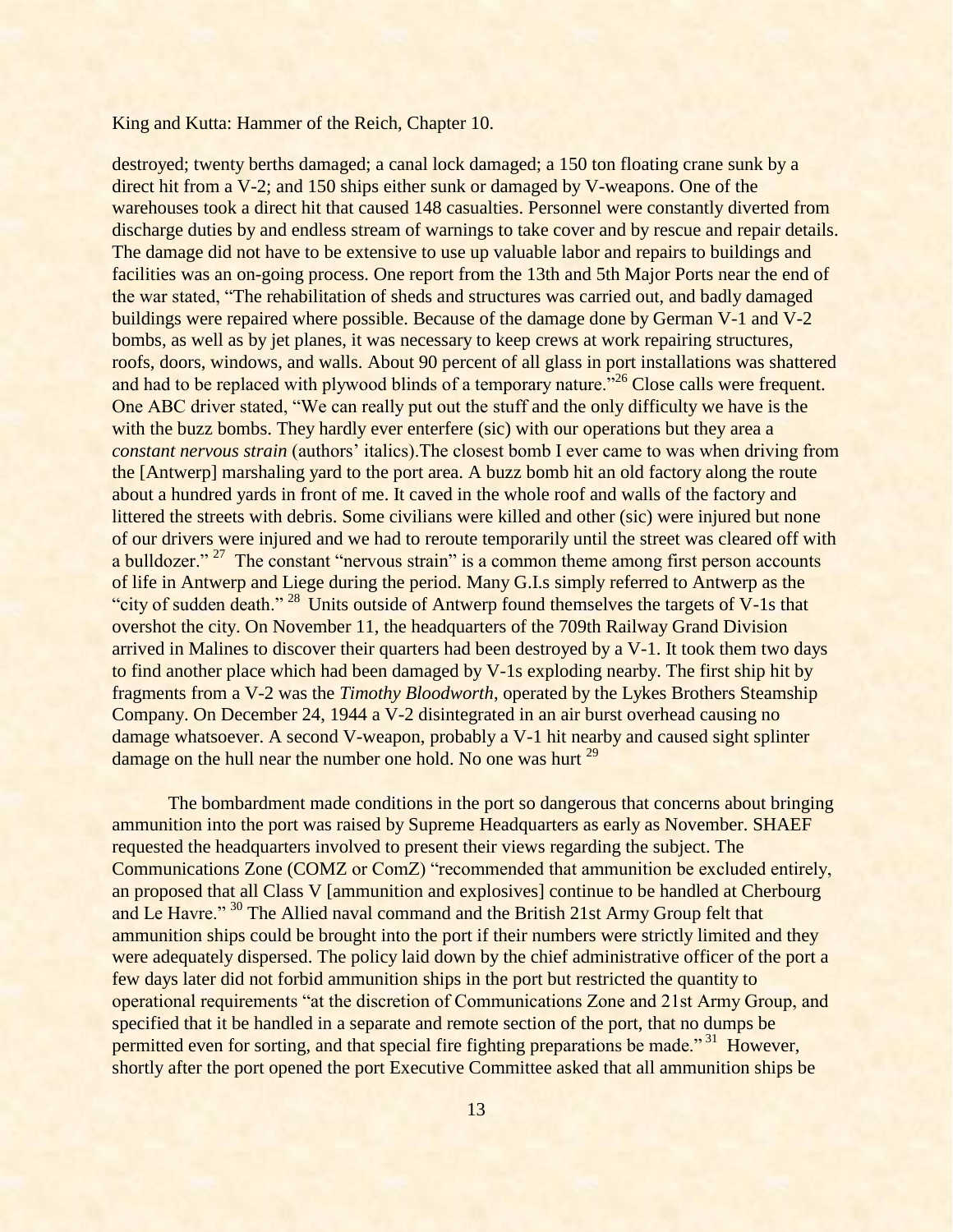temporarily excluded from Antwerp, a request approved by SHAEF Headquarters with the provision that no ammunition would be brought into the port for the next fourteen days. An exception was soon granted to admit a few British ammunition vessels, but this did not become standard practice. Ammunition did come into Antwerp on a regular basis, but it was primarily anti-aircraft ammunition for the guns defending the city and the port. "Because the danger from constant bombardment by V-bombs forbade it, not many shiploads of ammunition came through the port. However, on several occasions a total of 3,000 tons of amunition cargo consigned the other depots were diverted to the AAA batteries defending the Antwerp area. Trucks were rushed to the ship's, (sic) loaded with the needed ammunition and driven to the gun emplacements directly for distribution." <sup>31.1</sup> Most of the ammunition for the theater had to be transported the 500 miles from Cherbourg or 275 miles from Le Havre by rail and by truck, using up additional fuel and resources.

On January 1, 1945 at twelve minutes past midnight, a V-2 fell in Burgerhout killing 46, one of them military and wounding 33 civilians. A week later on January 8, a V-2 hit pier 123 about fifty yards from the freighter *Blenhiem* operated by the Waterman Steamship Company. "The concussion cracked all the bulkheads in the cabins and the forecastle, blew off or damaged all the doors, broke water pipes, and ripped radiators and bunks from the bulkheads."<sup>32</sup> The blast injured twenty of those on board and the ship needed nearly a month to make temporary repairs. She finally left for England in a convoy on February 2. Less than a week after the *Blenheim* was damaged, a V-2 hit berth 218 near the starboard quarter of the *Michael De Kovats* damaging the superstructure and causing blast damage below. The explosion injured three aboard the ship and reportedly killed a soldier on the pier.<sup>33</sup>

The citizens of Antwerp suffered the same agony as the citizens of London but they lacked one advantage of their English allies. There were no subways or deep shelters because Antwerp rests only a feet above sea level. One of the unique problems facing the Belgian authorities as well as the Allies was getting Belgian civilians to work in areas under V-weapon bombardment. In Liege the Belgian government offered civil servants a form of "hostile fire" pay and in Antwerp municipal authorities offered a 25% pay differential for personnel working in the dock area. The additional pay worked but it also led to disputes because it was paid only in certain zones or area and the V-weapons were so inaccurate many were bound to stray outside the designated zones causing additional workers to demand the higher pay rates. As the Germans increased the rate of fire for both V-weapons the casualty rate in the city climbed. There was at least one incident per week in which at least thirty people were killed by a single bomb in October. In November it climbed to 1.5 of these per week and in December the rate of serious incident climbed to nearly 2 per week. On December 16 the Cinema Rex in downtown Antwerp was crowded with soldiers, sailors, civilians and merchant marine crews seeking some relaxation from the tension of living under the V-weapon bombardment when a V-2 scored a direct hit on the theater. Five hundred sixty seven people were killed and 291 seriously injured. It was the worst single V-weapon disaster of the entire war. Numerous units were called in to help remove the bodies and treat the few survivors. Among these were the 350th Dispensary and the 358th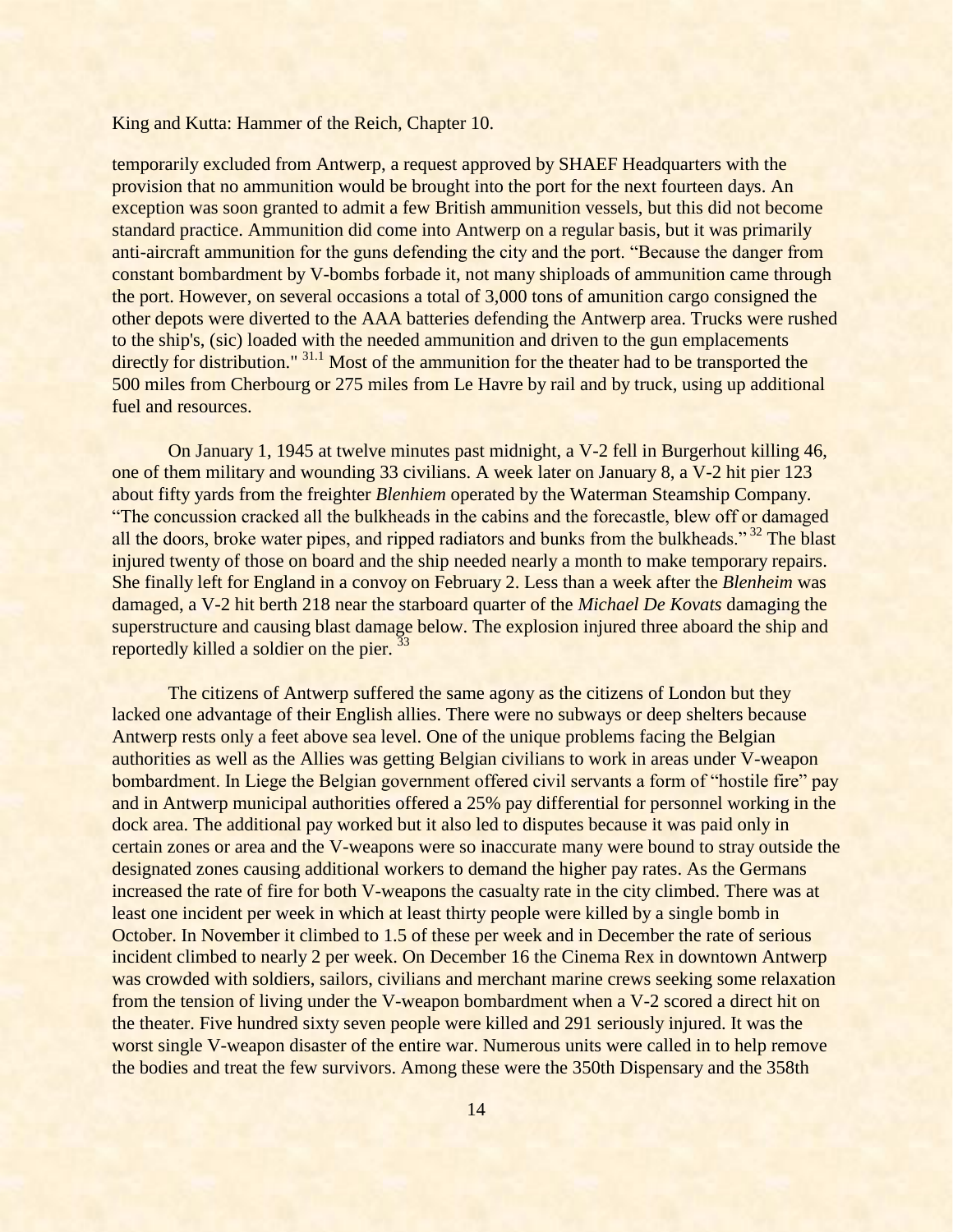Engineer General Service Regiment that had already suffered casualties from V-weapon hits in the port. It took 5 days to recover all of the bodies and after the incident all the theaters in Antwerp were shut down and large public gatherings prohibited. By the time the German bombardment ended in March 1945, 3,752 civilians had been killed and 6,072 severely injured.

Even before the V-weapons began taking their toll, the Army"s Operations Division in Washington began to have serious doubts about relying so heavily on Antwerp. With the restrictions placed on ammunition entering Antwerp plans were made to activate Ghent as a "stand-by" port for Antwerp. In January 1945, Ghent was opened under joint American and British control. Since it had been used by the Germans only for barge traffic, the port had to be dredged and many facilities repaired and rehabilitated. The 1080th Dredging Crew aboard the U.S. Army hopper dredge *W.L. Marshall*, were veterans of dredging along the Scheldt and had several doors blown off the dredge by near misses from V-1s and V-2s. The U.S. 17th Port was assigned to Ghent and on January 23, the Liberty Ship *Hannis Taylor* berthed in the port and began unloading. Ghent rapidly increased in volume and brought in ammunition, the authorities declined to bring into Antwerp. The chart below shows the actual and planned discharge tonnages for Antwerp and Ghent for the period December 1944 through March 1945. For the entire period that Antwerp was under bombardment, the ship discharge rate was roughly a third less than that originally planned. The chart below shows the theater total tonnages minus POL discharged from December 1944 through March 1945; the planned dischared tonnages, the actual discharged tonnages and the percentages of the entire theater.

| Month         | <b>Theater</b><br>Total    | Antwer<br>p<br>Planne<br>d | Antwerp<br>Planned<br>$\%$ | Antwerp<br>Actual | Antwerp<br>Actual<br>$\%$ | Ghent<br><b>Tons</b> | Ghen<br>t<br>$\%$ |
|---------------|----------------------------|----------------------------|----------------------------|-------------------|---------------------------|----------------------|-------------------|
| Dec<br>44     | 1,555,81<br>9              | 697,50<br>$\theta$         | 44.83                      | 427,592           | 27.48                     | $\overline{0}$       | $\Omega$          |
| <b>Jan 45</b> | 1,501,26<br>9              | 697,50<br>$\Omega$         | 46.46                      | 433,094           | 28.84                     | 15,742               | 1.04              |
| Feb 45        | 1,735,50<br>$\overline{2}$ | 630,00<br>$\Omega$         | 36.30                      | 473,463           | 27.28                     | 69,698               | 4.01              |
| Mar<br>45     | 2,039,77<br>8              | 697,50<br>0                | 34.19                      | 558,066           | 27.40                     | 172,25<br>9          | 8.44              |

DISCHARGE TONNAGES<sup>34</sup>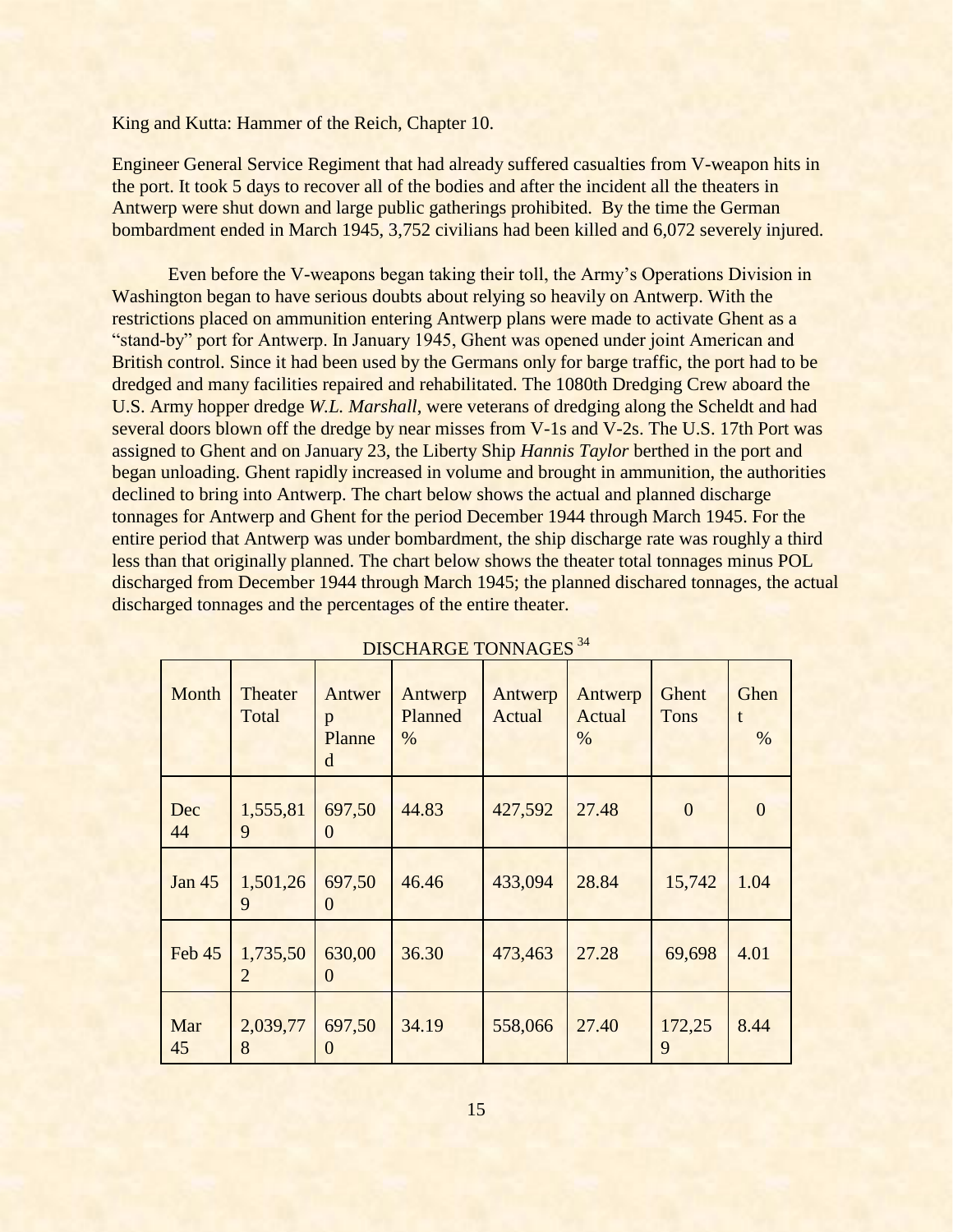The planned monthly discharge rates were lowered to 496,000 tons in January 1945; 504,000 in February; and 551,025 in March. <sup>35</sup> The port was unable to achieve these modest goals.

Antwerp was not the only Allied logistical target on the Continent taken under bombardment by the Germans. The situation on the Western Front in November 1944 did not allow Germany the luxury of using the V-weapons exclusively to bombard Antwerp and London. The acute shortage of German artillery on the Western Front demanded that Wachtel"s units be used to support the battle. They were first used to fire at Liege which was a U.S. Army supply, rail and communication center. General Hans Krebs requested of OB West that the V-1 be used to support Heeresgruppe B (Army Group B) to provide some relief to the army group. Von Rundstedt"s headquarters then ordered 5th Flak Division to fire on Liege even at the expense of the campaign against Antwerp. Wachtel accordingly ordered six launchers in the Netherlands to fire with one of his usual exhortations to provide "relief of our army comrades who are involved in very fierce fights. I therefore demand non-stop firing from all technically-serviceable sites against the enemy supply center at Liege." <sup>36</sup> The U.S. 708th Railway Grand Division which had its headquarters in the main railway station in the city was about to become intimately familiar with the V-1. "On 20 November in the early afternoon, the sky suddenly cleared and exposed the sun for a few minutes. Operations at Ans, Renory and Kinkempois Yard and Guillemins were routine. At 1525 hours the sound of an approaching V-1 was scarcely noticed except by a few who chanced a casual skyward glance endeavoring to spot the flaming robot in its trajectory over the city. Heretofore an occasional V-1 had pathed the sky always carrying its guttural "6X6- like roar' out of the sound of hearing. But the sound of this V-1 grew louder and louder and finally it stopped all together. In an instant its explosion rocked Guillemins valley. Some said it was an accident. But five minutes later there was a repetition; two more had fallen on Liege. The first robomb siege of Liege was on. The activity intensified by the hour and by the next day V-1's (sic) fell with severe regularity. A tabulation from 22 November to 30 November indicated 331 robombs fell and detonated in the almost immediate vicinity of the Liege (Guillemins) railroad station. Several hits caused damage (none of which was unrepairable) to railroad installations, including track damage, damage to the switch control tower at Guillemins and damage to the bridge leading the roundhouse at Guillemins. There was considerable damage to headquarters building."<sup>37</sup> Glass in numerous buildings was shattered and the troops began sleeping in shelters.

On November 22, several V-1s also hit the city of Liege. In one particularly tragic incident, a descending flying bomb ricocheted off the top of a trolley and hit the upper floors of a girls" school killing 36 and injuring many more. The 708th set up a warning system of personnel who listened for the sound of approaching flying bombs. No building or facility was safe. Two days after a V-1 hit the girls' school one hit the 15th General Hospital killing 12 and injuring 15. The following day a V-1 exploded in the underpass at the rear of the Guillemins engine shop damaging the track and the bridge. Trains were delayed for four hours. The "first siege of Liege"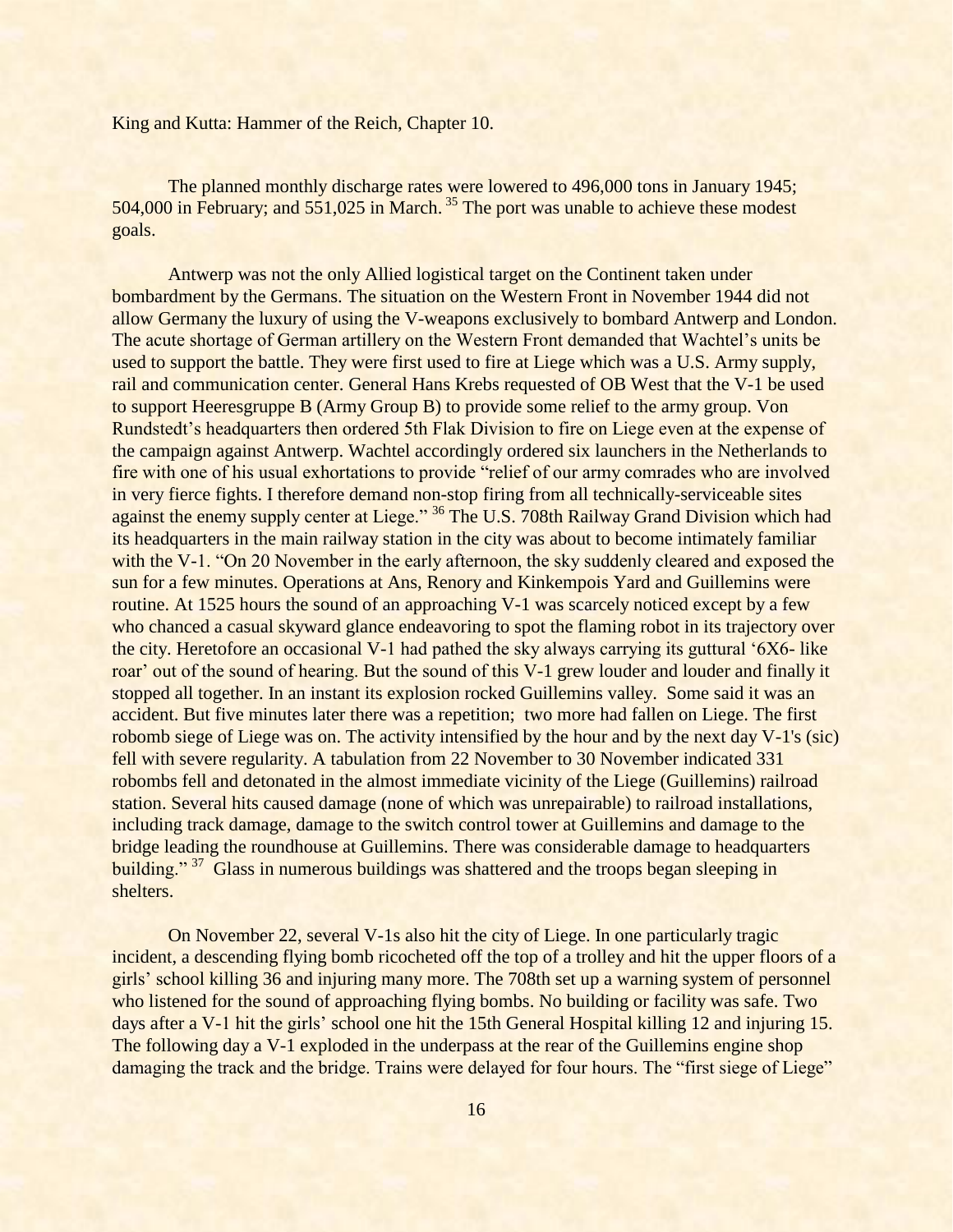as it was called by the men of the 708th RGD, ended on November 30 at 1630 hours. The second began on December 15 when the Germans began their counter offensive in the Ardennes. In addition, Luftwaffe bombers made an unwelcome appearance. The rail yards were under constant bombardment. On December 17, a V-1 hit the Quartermaster fuel depot in Liege and blew up 400,000 gallons of gasoline <sup>38</sup> At 6:10 AM on December 21 a V-1 hit freight cars in Guillemins Station about 150 yards from the 708th RGD headquarters. It demolished or damaged 14 and set fire to at least six more. Since some of the burning cars held mail from home everyone assisted in unloading the precious cargo before it was consumed. The day after Christmas the 28th General Hospital took a hit from a V-1. Ironically, the only person killed was a German PW, but many of the frontline troops who were patients at the hospital asked to return to duty because they felt they were just sitting ducks in Liege. On December 27 Company B of the 740th Railway Battalion had eight killed and twenty injured when a V-1 struck their boarding cars on Renory Siding in Kinkempois Rail Yard. Some of the men were in the boarding cars because the houses in which they were staying had been damaged by a V-1. In the midst of all the turmoil two officers from a AAA battalion arrived to confirm they had shot down a V-1. The reaction of the men of the 740th can only be imagined. Flying bombs, V-2s and Luftwaffe bombs and strafing continued into the new year. On January 2, a V-2 hit hospital train at Liege demolishing 3 cars, damaging five more and shattering all the glass in another train. Another problem caused by both the V-weapons and the bombing by conventional aircraft was the frequent cutting of railroad signals. Without an efficient signaling system, it is impossible to run a modern railroad and the railroaders of the 2nd Military Railway Service and their Belgian workers found themselves constantly repairing lines to signals as well as telephone lines to keeps the trains operating safely. On January 11, 1945 a V-1 hit in the Kinkempois Yard tearing up 75 feet of track and making a crater 12 feet deep. Both main tracks were out all day.

Liege continued to suffer from the German V-weapons until they stopped all together. Major A.G. Gregory of the 708th Railway Grand Division lived through it.

"Mere words are highly inadequate to portray the terror and noise and death which all occur at the height of battle or bombing. In the two robomb sieges of Liege more than a thousand V-bombs fell and detonated in the city." <sup>39</sup>

"Nothing was untouched -- every aspect of life suffered. With great loss of life and untold human misery, civilian men, women and children and Allied military personnel were caught in the city of terror. Civilian and army hospitals, stores, dwellings, telephone offices, theaters and railroad yards all suffered direct hits. The V-1s traveling at high speed and with terrifying noise, would suddenly from a great height, cut off and dive into the city." <sup>40</sup>

By the end of the campaign against Liege, 92 soldiers had been killed and 336 wounded. There were 1,158 civilian casualties and 97% of the 82,700 dwellings in the Province of Liege were damaged or destroyed in this concentrated attack.<sup>41</sup> In March 1945, the Chief of Transportation received the following report from Liege. "Most of the damage to supplies,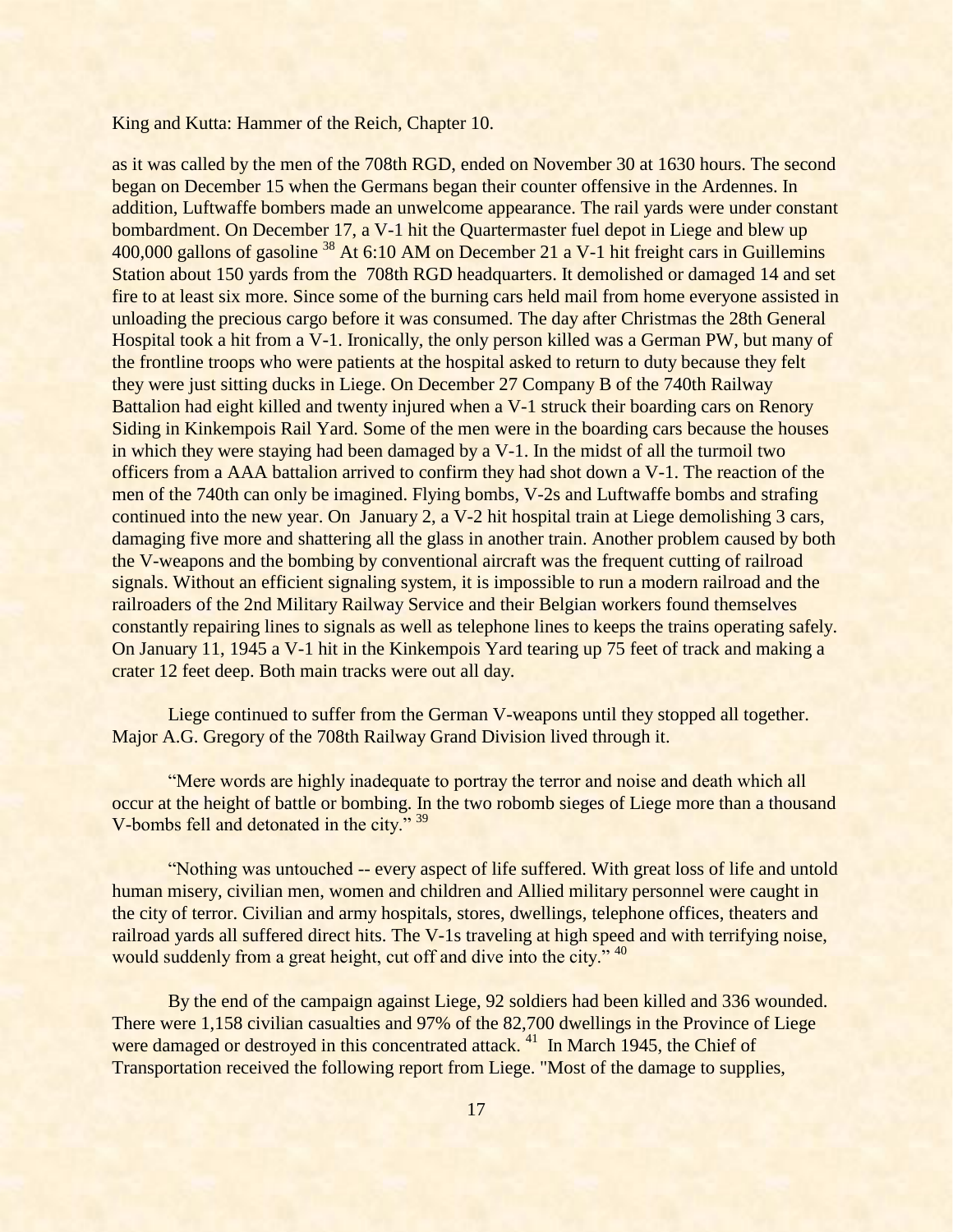transport equipment, and Transportation Corps personnel was from V1 and V2 bombs in the vicinity of Liege." <sup>42</sup>

The V-weapons not only affected ports and railroads but also highway traffic. Roads were blocked and bridges were damaged. Wherever the drivers went within range of the weapons, they were in danger. One driver who lived through a V-2 explosion reported, "I had a double explosion rocket [typical of the V-2 breaking apart in the air] knock me off my truck. I was standing on the fender just getting ready to get in the cab when it went off. It was about a hundred yards away and killed a lot of civilians. You could see wood and everything flying high and in the air. They took me to an aid station but I didn't stay there long. As long as you don't get caught in the ring of concussion of the bombs you are O.K. One person can be two hundred yards away and get killed, another the same distance away on the other side will be safe. The rockets have not interfered with our operations except sometimes when we had to divert our route. *But they are a continuous nervous strain.*" (Authors' italics)<sup>43</sup>

Fortunately for the Allies, the Germans had no idea of the kind of damage they were doing with in Antwerp and Liege. There was no intelligence network and no aerial photo reconnaissance.

Despite the inherent inaccuracy of both the V-1 and V-2, Hitler's decision to concentrate the continental weapons on Antwerp and Liege was essentially the correct one. From the end of November 1944 to the end of March 1945 the Germans were able to limit the amount of supplies brought into the port, particularly ammunition, in the face of Allied air superiority, thereby forcing the Allies to expend additional resources to accomplish the same task and forcing them to open an additional port at Ghent. The only saving grace for Antwerp was the fact that the cargo it discharged created additional space in Cherbourg and Le Havre for the additional ammunition the two ports had to handle. The 13th and 5th Major Ports and the civilian workers at Antwerp continued to discharge cargo under appalling conditions but the discharge rates reached neither the planned level nor the lower revised discharge rate until the V-weapons campaign was nearly over. By limiting Allied logistical activities in Antwerp and Liege, the German V-weapons demonstrated they could go a long way to compensate for the lack of a viable bomber force, but it was an effort for a war already lost.

## Notes:

1. Steve R. Waddell, *United States Army Logistics, The Normandy Campaign 1944*, Westport, CT, Greenwood Press, 1994, p. 134

2. Benjamin King, Richard C. Biggs, Eric R. Criner, *Spearhead of Logistics, A History of the United States Army Transportation Corps*, Fort Eustis VA, U.S. Army Transportation Center, 1994, p. 238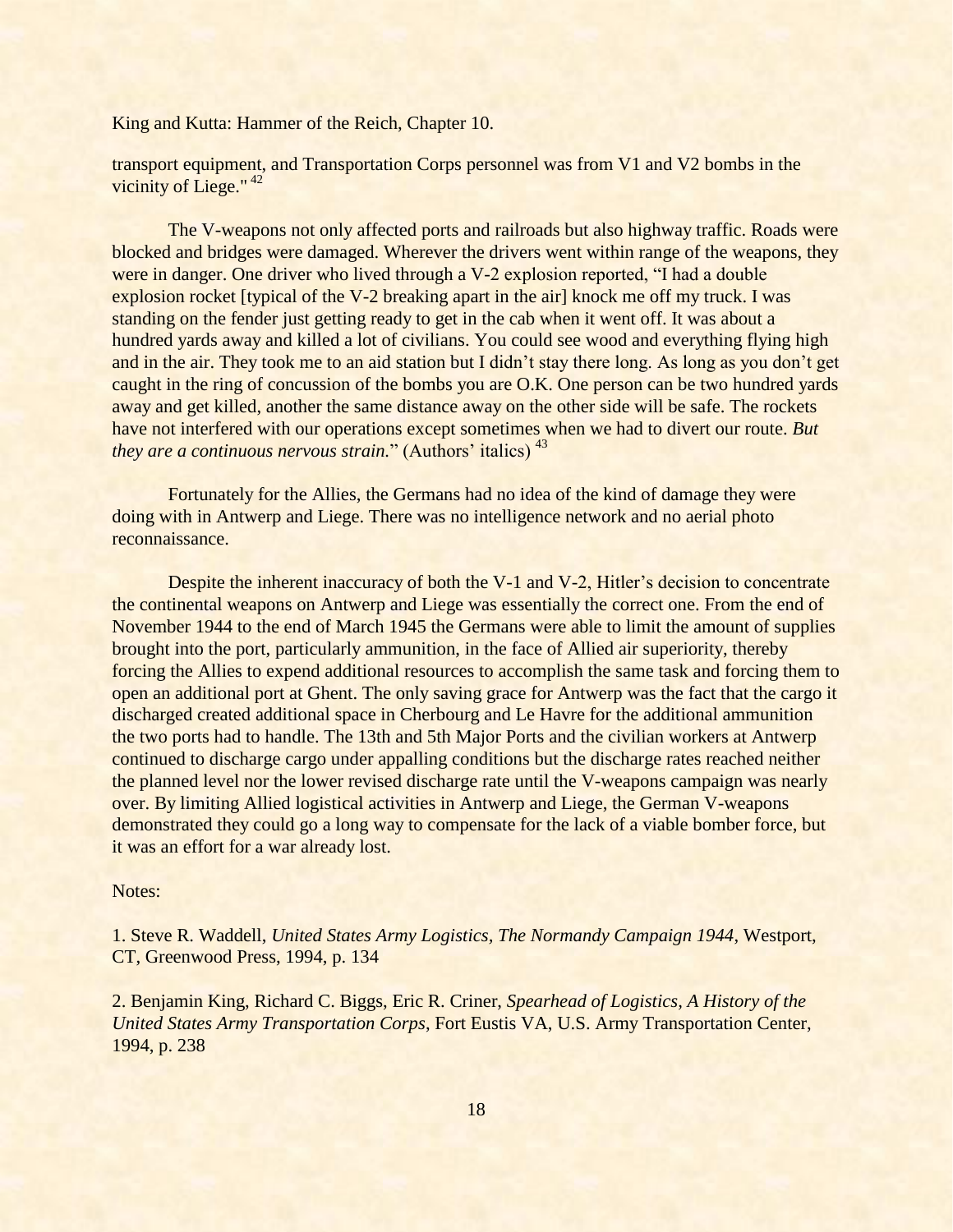3. B.H. Liddell-Hart, *History of the Second World War*, New York, G.P. Putnam"s Sons, 1970, p 565

4. Waddell, *United States Army Logistics,*p. 99

5. Historical Section, Office of the Chief of Transportation, European Theater of Operations, *Historical Report of the Transportation Corps in the European Theater of Operations, Volume V, October-November-December 1944, Part 1,* Paris, Office of the Chief of Transportation E.T.O 1945, 13th and 5th Major Ports p. 1.

6. Dwight D. Eisenhower, *Crusade in Europe*, New York, Doubleday & Company, Inc., 1948, p. 327

7. Historical Section, Office of the Chief of Transportation, European Theater of Operations, *Historical Report of the Transportation Corps in the European Theater of Operations, Volume V, October-November-December 1944, Part 1,* p. 1.

8. Ibid., pp. 1-4

9. Richard Anthony Young, *The Flying Bomb*, New York, Sky Books Press, 1978, p. 123

10. Ibid., p. 124

11. Norman Franks, *Battle of the Airfields*,. London, Grubb St., 1994, p. 76

12. Young, *The Flying Bomb*, p. 124

13. Garry Pape and Ronald C. Harrison, *Queen of the Midnight Skies*, West Chester PA, Schiffer Military History, 1992, p. 275

14. Charles B. MacDonald, *The U. S. Army in World War II, The European Theater of Operations, The Siegfried Line Campaign,* Washington, D. C., Office of the Chief of Military History, 1963, p. 229

15. Historical Section, Office of the Chief of Transportation, European Theater of Operations, *Historical Report of the Transportation Corps in the European Theater of Operations, Volume VI, January-February-March 1945, Part 2,* Paris, Office of the Chief of Transportation E.T.O 1945, 13th and 5th Major Ports, p. 100

16. Historical Section, Office of the Chief of Transportation, European Theater of Operations, *Historical Report of the Transportation Corps in the European Theater of Operations, Volume VI, January-February-March 1945, Part 1,* Paris, Office of the Chief of Transportation E.T.O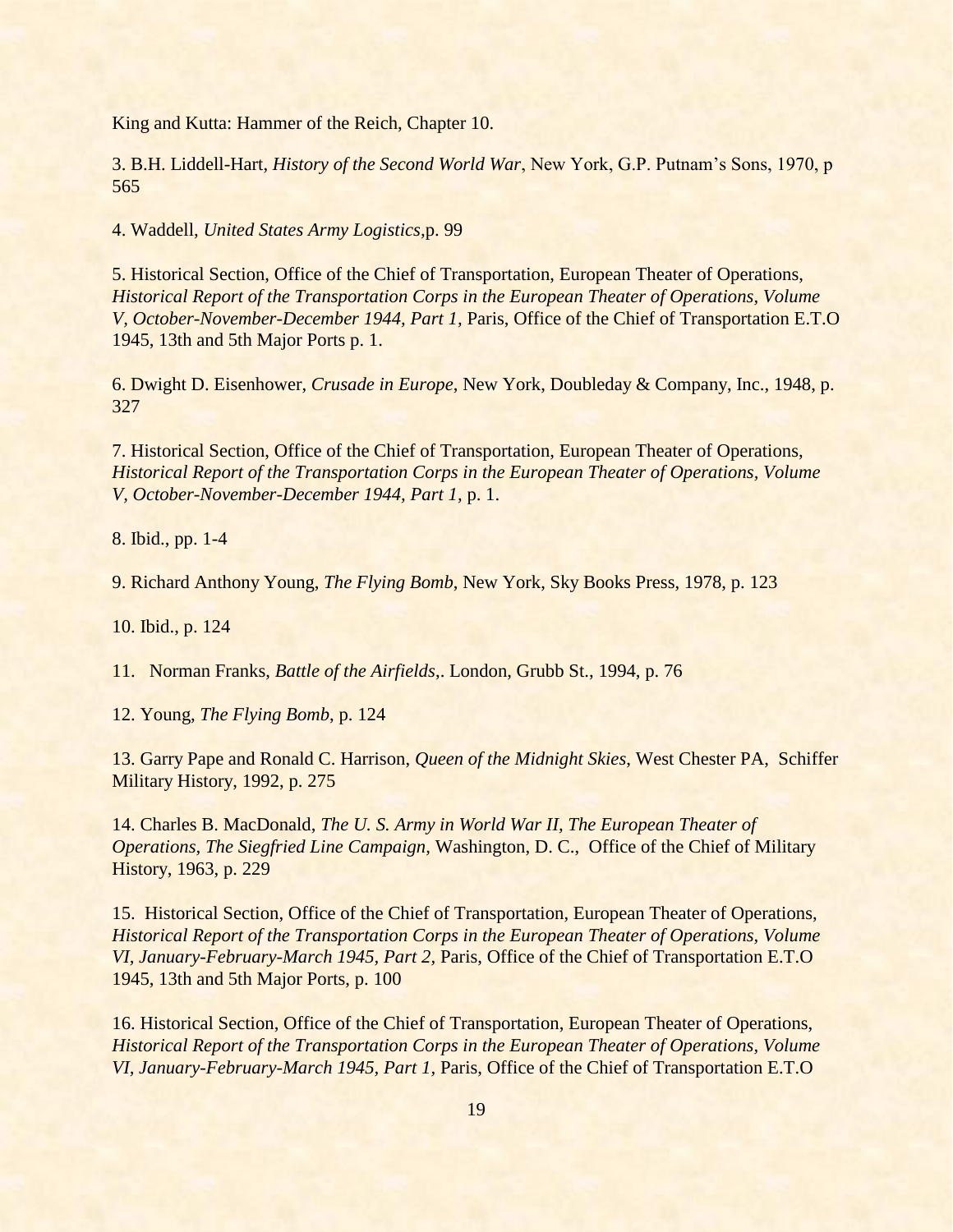1945, OCOT -- MOD, p. 159

17. Roland G. Ruppenthal, *U.S. Army in World War II, the European Theater of Operations, Logistical Support of the Armies, Volume II*, Washington, D.C., Center of Military History, 1958, p. 111

18. Ibid., p. 113

19. H.H. Dunham, *OCofT Monograph No. 29, U.S. Army Transportation in the European Theater of Operations 1942-1945*, Washington D.C., Historical Unit Office of the Chief of Transportation, Army Service Forces, 1946, p. 265

20. Ruppenthal, *Logistical Support of the Armies, Volume II*, p. 142

21. Historical Section, Office of the Chief of Transportation, European Theater of Operations, *Historical Report of the Transportation Corps in the European Theater of Operations, Volume V, October-November-December 1944, Part 2*, Paris, Office of the Chief of Transportation E.T.O 1945, Military Railway Service, p. 14

22. Ibid., p. 37

23. Historical Section, Office of the Chief of Transportation, European Theater of Operations, *Historical Report of the Transportation Corps in the European Theater of Operations, Volume VI, January-February-March 1945, Part 1,* OCOT -- Movement Division, p. 142

24. Dieter Hoelsken, *V-Missiles of the Third Reich, The V-1 and V-2*, Sturbridge, MA, Monogram Aviation Publications, 1994, p. 298

25. Historical Section, Office of the Chief of Transportation, European Theater of Operations, *Historical Report of the Transportation Corps in the European Theater of Operations, Volume VI, January-February-March 1945, Part 3*, Paris, Office of the Chief of Transportation E.T.O 1945, p. 21

26. Historical Section, Office of the Chief of Transportation, European Theater of Operations, *Historical Report of the Transportation Corps in the European Theater of Operations, Volume VI, January-February-March 1945, Part 2,* Paris, Office of the Chief of Transportation E.T.O 1945, p. 13th and 5th Major Ports, p. 91

27. Ibid., Motor Transport Service, p. 21

28. First Sergeant Albert W. Spratley, *The Port of Antwerp and the Military Rail Service*, 709th Railway Grand Division, p. 2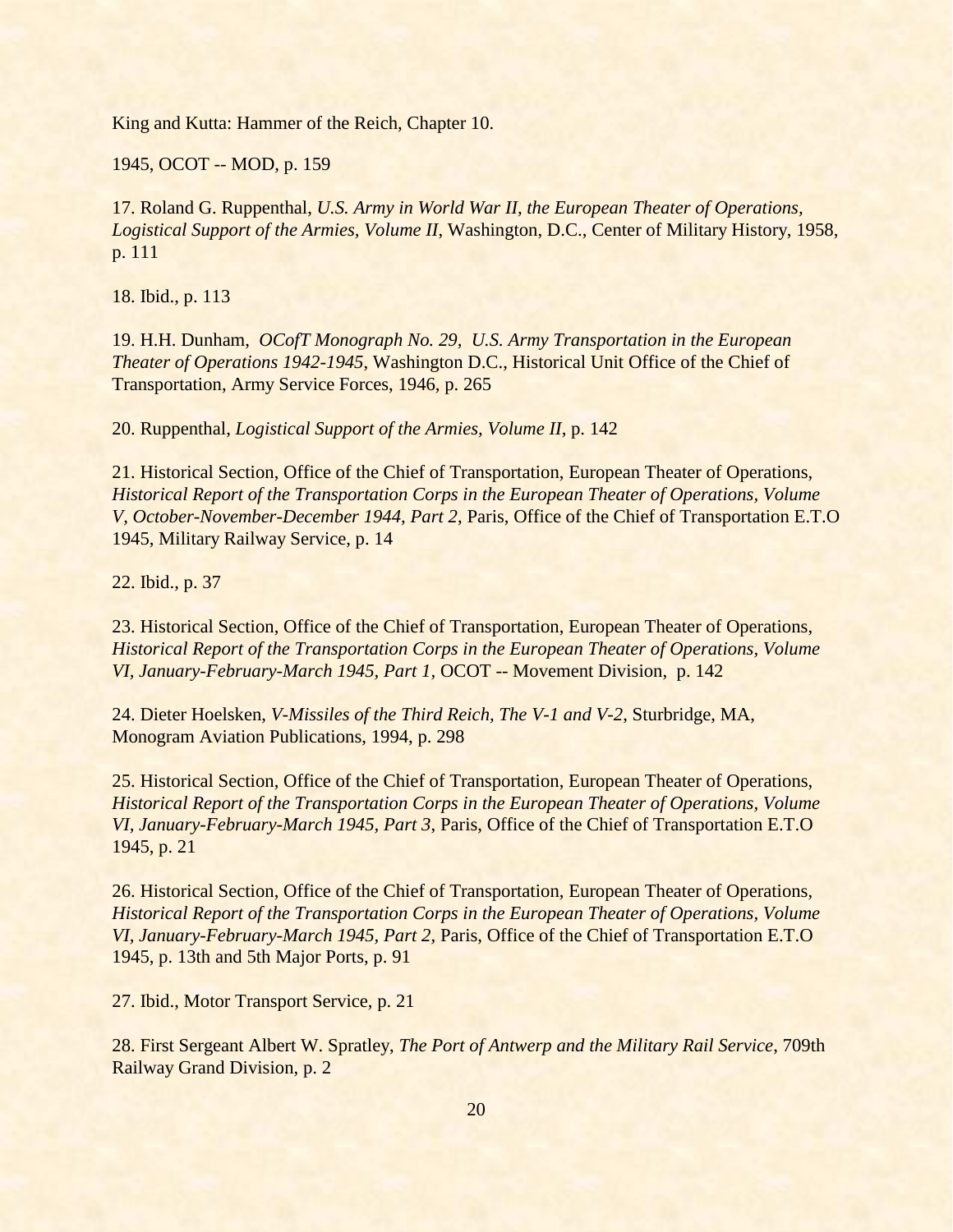29. Robert M. Browning, Jr., *U.S. Merchant Vessel War Casualties of World War II*, Annapolis, Naval Institute Press, 1996, p. 467

30. Ruppenthal, *Logistical Support of the Armies, Volume II*, p. 114

31. Ibid.

31.1 Historical Section, Office of the Chief of Transportation, European Theater of Operations, *Historical Report of the Transportation Corps in the European Theater of Operations, Volume VI, January-February-March 1945, Part 2,* Paris, Office of the Chief of Transportation E.T.O 1945, p. 13th and 5th Major Ports, p. 108

32. Browning, *U.S. Merchant Vessel War Casualties of World War II*, p. 477

33. Ibid., p. 483

34. Ruppenthal, *Logistical Support of the Armies, Volume II*, p. 124

35. Historical Section, Office of the Chief of Transportation, European Theater of Operations, *Historical Report of the Transportation Corps in the European Theater of Operations, Volume VI, January-February-March 1945, Part 1,* OCOT -- MOD, p. 159

36. Hoelsken, *V-Missiles of the Third Reich,* p. 231

37. Historical Section, Office of the Chief of Transportation, European Theater of Operations, *Historical Report of the Transportation Corps in the European Theater of Operations, Volume VI, January-February-March 1945, Part 2,* Paris, Office of the Chief of Transportation E.T.O 1945, p 32

38. Hugh M. Cole, *The U. S. Army in World War II, The European Theater of Operations, The Ardennes: Battle of the Bulge,* Washington, D. C., Office of the Chief of Military History, 1965, p. 667

39. A.G. Gregory, *The Saga of the 708 Railway Grand Division*, Baltimore, The Baltimore and Ohio Railroad Company, 1947, p. 20

40. Ibid., p. 21

41. Ibid., p. 17

42. Historical Section, Office of the Chief of Transportation, European Theater of Operations,